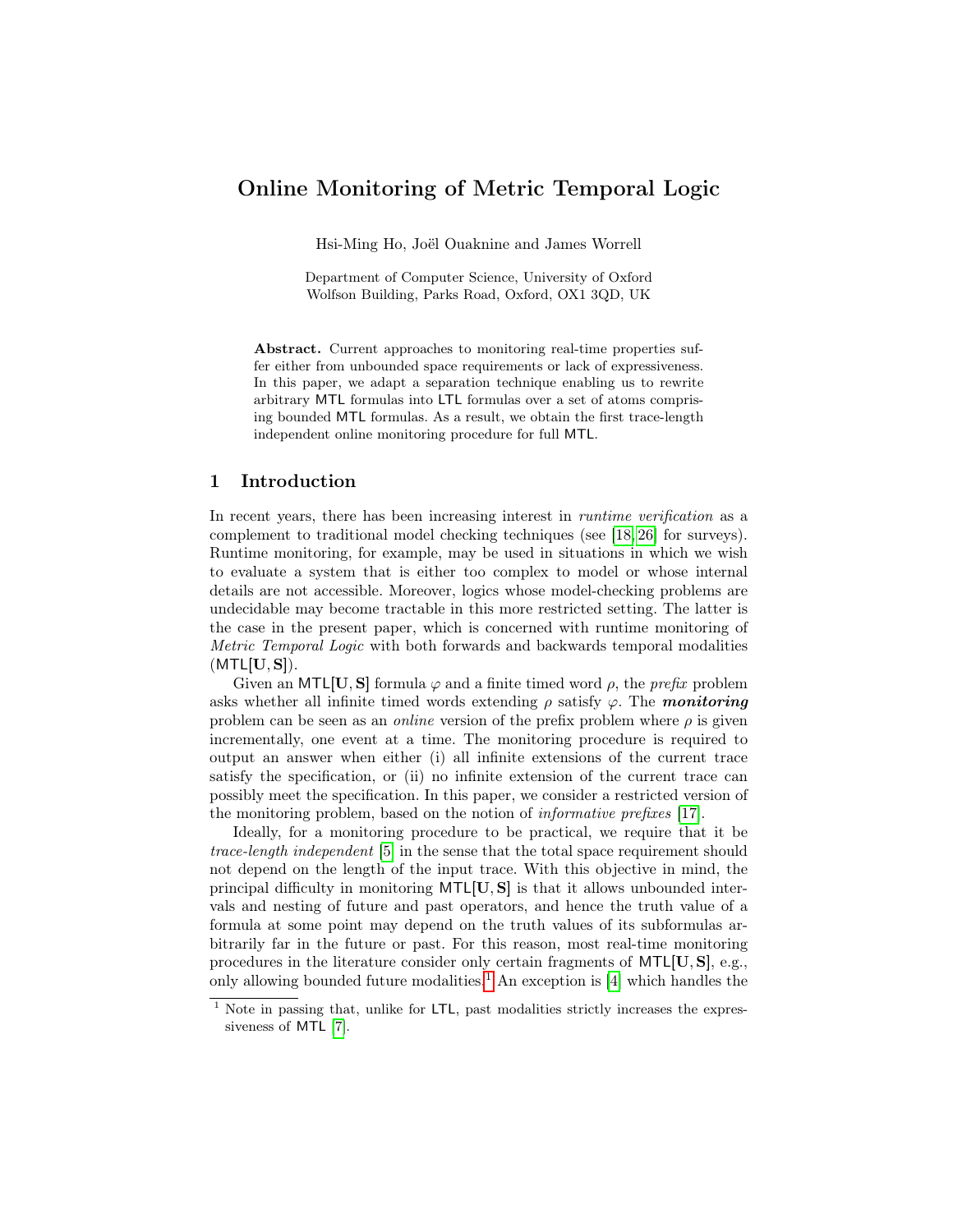full logic MTL[U, S], but which unfortunately fails to be trace-length independent. The main contribution of this paper is a novel online monitoring procedure for  $MTL[U, S]$ . The procedure we give handles the full logic  $MTL[U, S]$  and is trace-length independent,<sup>[2](#page-1-0)</sup> making it suitable for behaviours with potentially unbounded lengths, e.g., network activity logs. For a given formula, we first adapt a separation theorem of  $[15]$  to rewrite an MTL[U, S] formula into an  $LTL[**U**,**S**]$  formula over a set of atoms comprising bounded MTL $[**U**,**S**]$  formulas, whose truth values are computed and stored efficiently. The remaining untimed component is then handled via translation to deterministic finite automata. The resulting algorithm is free of dynamic memory allocations, linked lists, etc., and hence can be implemented efficiently. We can moreover leverage efficient techniques for monitoring  $LTL[U, S]$ , including highly optimised automaton translations via two-way alternating automata  $[8, 12]$  $[8, 12]$ . Since we work in the *pointwise* semantics, the techniques in [\[15\]](#page-15-3) (developed for the *continuous semantics*) must be carefully adapted. Indeed, the main result of [\[15\]](#page-15-3)—expressive completeness of MTL[U, S] for first-order logic—is known not to hold in the pointwise setting.

### 2 Related Work

The most closely related work to the present paper is that of Finkbeiner and Kuhtz [\[11\]](#page-14-4), which concerns monitoring MTL over a discrete-time semantics. They handle bounded formulas in a similar fashion to us and highlight the problematic role of unbounded temporal operators. However they do not exploit a syntactic rewriting of unbounded operators from the scope of bounded operators, and are forced to apply specialised constructions in this case.

Another highly relevant work is that of Nickovic and Piterman [\[23\]](#page-15-5), in which a translation from MTL to deterministic timed automata is proposed. The essence of the method is the observation that, while the truth values of unbounded subformulas must necessarily be guessed, the truth values of bounded subformulas can be obtained via bounded look-ahead. In spirit, this is very similar to our approach. The main differences are that they consider only the future fragment, and we handle bounded subformulas explicitly rather than encoding them into clock constraints.

Regarding real-time logics with past, it is known that the non-punctual fragment of MTL $[U, S]$ , called MITL $[U, S]$ , can be translated into timed automata. Besides the standard constructions [\[1,](#page-14-5) [2\]](#page-14-6), there have been some proposals for simplified or improved constructions [\[9,](#page-14-7)[16,](#page-15-6)[20\]](#page-15-7). The difficulty in using these constructions for monitoring lies in the fact that timed automata cannot be determinised in general. In principle one can carry out determinisation on-the-fly for

<span id="page-1-0"></span><sup>&</sup>lt;sup>2</sup> As shown in [\[19\]](#page-15-8), trace-length independence necessarily requires a global bound on the variability of time sequences, i.e., the maximum number of events which can occur in any given unit-duration time interval. This is a standard assumption which is in practice always met by physical systems. The proof in [\[19\]](#page-15-8) is carried out in the continuous semantics, but it goes through in the pointwise case as well.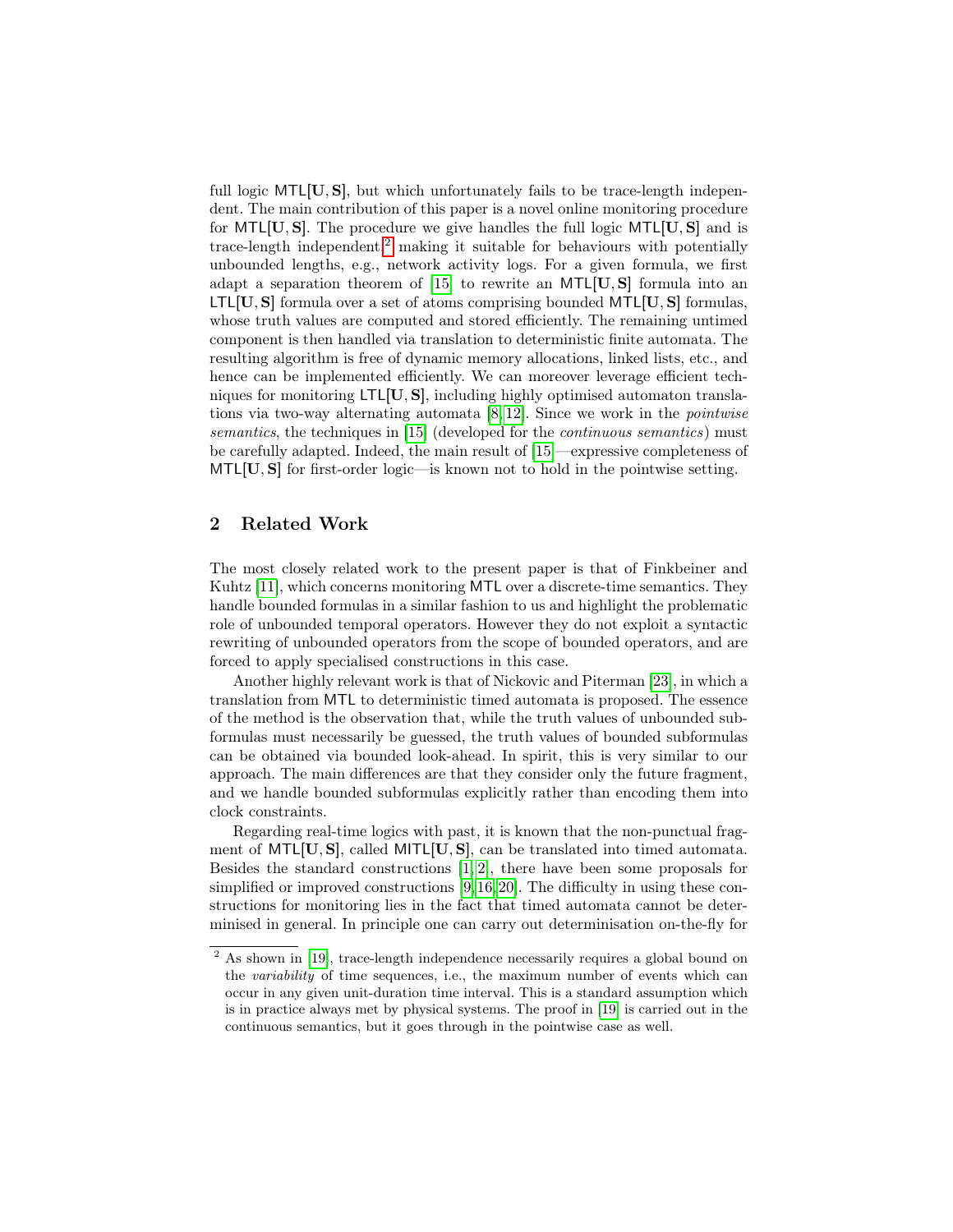timed words of bounded variability; however, it is not clear that this approach can yield an efficient procedure.

Automata-free monitoring procedures also appear in the literature. For example, Baldor and Niu propose a monitoring procedure for MTL[U, S] involving a transition-based representation of flows [\[4\]](#page-14-1). The main drawback of this procedure, as noted above, and in the paper itself, is that the procedure is not trace-length independent.

### 3 Background

#### 3.1 Metric Temporal Logic

A time sequence  $\tau = \tau_1 \tau_2 \ldots$  is a non-empty strictly increasing sequence of rational numbers such that  $\tau_1 = 0$ . We consider both finite and infinite time sequences, denoting by  $|\tau|$  the length of such a sequence. If  $\tau$  is infinite we require it to be unbounded, i.e., we disallow so-called Zeno sequences.

A timed word over a finite alphabet  $\Sigma$  is a pair  $\rho = (\sigma, \tau)$ , where  $\sigma = \sigma_1 \sigma_2 \ldots$ is a non-empty finite or infinite word over  $\Sigma$  and  $\tau$  is a time sequence of the same length. For  $\rho = (\sigma, \tau)$ , we refer to the pair  $(\sigma_i, \tau_i)$  as the i<sup>th</sup> event in  $\rho$ , and define the *distance* between  $i^{th}$  and  $j^{th}$  events to be  $\tau_j - \tau_i$ . We equivalently consider a timed word as a sequence of timed events  $(\sigma_1, \tau_1)(\sigma_2, \tau_2) \dots$  The finite timed words considered in this paper arise as prefixes of infinite timed words, and so we sometimes use the word prefix to denote an arbitrary finite timed word. We write  $T\mathcal{L}^*$  and  $T\mathcal{L}^\omega$  for the respective sets of finite and infinite timed words over  $\Sigma$ . For a set of propositions P we write  $\Sigma_P = 2^P$ .

For a space-bounded online monitoring procedure to be possible, we must impose a global bound on the variability of time sequences, cf. [\[19\]](#page-15-8). Henceforth we assume that for some absolute constant  $k_{var}$  all timed words have variability at most  $k_{var}$ , i.e., there are at most  $k_{var}$  events in any unit time interval.

We specify properties of timed words using *Metric Temporal Logic* with both the 'Until' and 'Since' modalities, denoted MTL[U, S]. Given a set of propositions P, the formulas of  $MTL[U, S]$  are given by the following grammar

 $\varphi ::= p \mid \textbf{true} \mid \varphi_1 \wedge \varphi_2 \mid \neg \varphi \mid \varphi_1 \mathbf{U}_I \varphi_2 \mid \varphi_1 \mathbf{S}_I \varphi_2$ 

where  $p \in P$  and  $I \subseteq (0,\infty)$  is an interval with endpoints in  $\mathbb{Q}_{\geq 0} \cup \{\infty\}$ . We sometime omit the subscript I if  $I = (0, \infty)$ . Given  $x \in \mathbb{Q}$ , we write  $x < I$  to mean  $x < \sup(I)$ .

Additional temporal operators and dual operators are defined in the standard way, e.g.,  $P_I\varphi \equiv \textbf{true } S_I \varphi$  and  $H_I\varphi \equiv \neg P_I \neg \varphi$ . For an MTL[U, S] formula  $\varphi$ , we denote by  $|\varphi|$  the number of subformulas of  $\varphi$ .

The satisfaction relation  $\rho, i \models \varphi$  for an MTL[U, S] formula  $\varphi$ , an infinite timed word  $\rho = (\sigma, \tau)$  and a position  $i \geq 1$  is defined as follows:

- $-p, i \models p \text{ iff } p \in \sigma_i$
- $-\rho, i \models \varphi_1 \mathbf{U}_I \varphi_2$  iff there exists  $j > i$  such that  $\rho, j \models \varphi_2, \tau_j \tau_i \in I$ , and  $\rho, k \models \varphi_1$  for all k with  $i < k < j$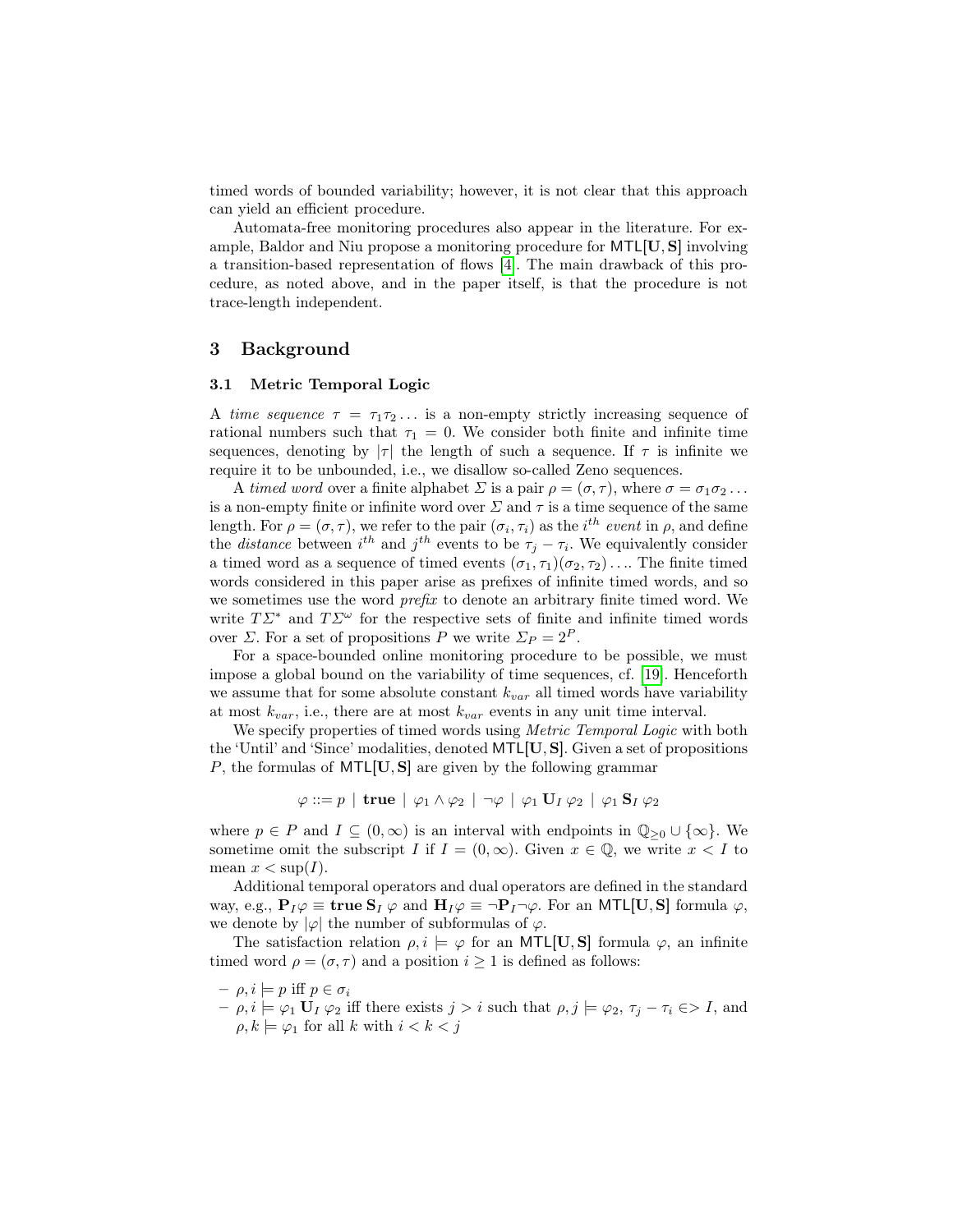$-\rho, i \models \varphi_1 \mathbf{S}_I \varphi_2$  iff there exists  $j, 1 \leq j < i$  such that  $\rho, j \models \varphi_2, \tau_i - \tau_j \in I$ and  $\rho, k \models \varphi_1$  for all k with  $j < k < i$ .<sup>[3](#page-3-0)</sup>

The semantics of the Boolean connectives is defined in the expected way.

We say that  $\rho$  satisfies  $\varphi$ , denoted  $\rho \models \varphi$ , if  $\rho, 1 \models \varphi$ . We write  $\mathcal{L}(\varphi)$  for the set of infinite timed words that satisfy  $\varphi$ . Abusing notation, we also write  $\mathcal{L}(\psi)$ for the set of infinite (untimed) words that satisfy the LTL[U, S] formula  $\psi$ , and  $\mathcal{L}(\mathcal{A})$  for the set of infinite words accepted by  $\mathcal{A}$ .

#### 3.2 New Modalities

In this section we recall from [\[14\]](#page-15-9) the definition of the "Earlier" modalities  $\mathfrak{E}^c_I$  and their past counterparts, the "Newer" modalities  $\mathfrak{N}_I^c$ . In [\[14\]](#page-15-9) these were introduced to obtain an extension of MTL[U, S] that is expressively complete over bounded timed words for  $FO[\lt, , +\mathbb{Q}]$ , i.e., monadic first-order logic with a binary order relation  $\lt$  and binary distance-q relations for each  $q \in \mathbb{Q}$ .

Given  $c \in \mathbb{N}$  and an interval  $I \subseteq (0,\infty)$  with endpoints in  $\mathbb{Q}_{\geq 0} \cup {\infty}$ , define  $\mathfrak{E}^c_I\varphi$  to hold at position *i* of an infinite timed word  $\rho$  if there exists *j* such that  $\tau_j - \tau_i \in I$ , j is least such that  $\tau_j - \tau_i \in I$ ,  $\rho, j \models \varphi$ , and there is no event with timestamp in  $(\tau_i+c, \tau_i+c+(\tau_j-a))$ , where a is the left endpoint of I. Intuitively,  $\mathfrak{E}_{(a,b)}^c P$  is equivalent to  $(\mathbf{F}_{[a,a]}P_{\epsilon} \wedge \mathbf{F}_{[c,c]}P_{\epsilon}) \mathbf{U}_{(0,b-a)} (\mathbf{F}_{[a,a]}P)$  in the continuous semantics where  $P_{\epsilon}$  is a special proposition that holds at all 'no-event' points.

The definition of the past counterpart  $\mathfrak{N}_I^c$  is symmetric and omitted; see [\[14\]](#page-15-9) for details.

We refer to the extended logic as  $MTL[U, S, \mathfrak{E}, \mathfrak{N}]$ . Notations defined in the previous subsection, e.g.,  $|\varphi|$ , extend naturally to MTL[U, S,  $\mathfrak{E}, \mathfrak{N}$ ] formulas.

It was shown in [\[14\]](#page-15-9) that the above two modalities strictly extend the expressiveness of MTL[U, S] over bounded timed words, yielding a logic that is expressively complete for  $FO[<, +\mathbb{Q}]$  in this setting. Here we similarly note that the new modalities cannot be expressed in MTL[U, S] over infinite timed words.

<span id="page-3-1"></span>**Proposition 1.** Over infinite timed words, the modality  $\mathfrak{E}^1_{(1,2)}$  cannot be expressed in MTL[U, S] with rational constants.

The proof of Proposition [1](#page-3-1) is given in Appendix [A.](#page-16-0)

Finally we remark that  $\mathfrak{E}_I^c$  and  $\mathfrak{N}_I^c$  are both definable in  $\mathsf{FO}[\lt, +\mathbb{Q}]$  over infinite timed words. We discuss the question of expressive completeness over infinite (unbounded) timed words in the Conclusion.

#### 3.3 Truncated Semantics and Informative Prefixes

Since in online monitoring one naturally deals with truncated paths, it is useful to define a satisfaction relation of formulas over finite timed words. To this

<span id="page-3-0"></span><sup>&</sup>lt;sup>3</sup> Note that we adopt strict-future and strict-past interpretations to  $U_I$  and  $S_I$ . It is easy to see that, e.g., weak-future until operators can be defined in strict-future ones.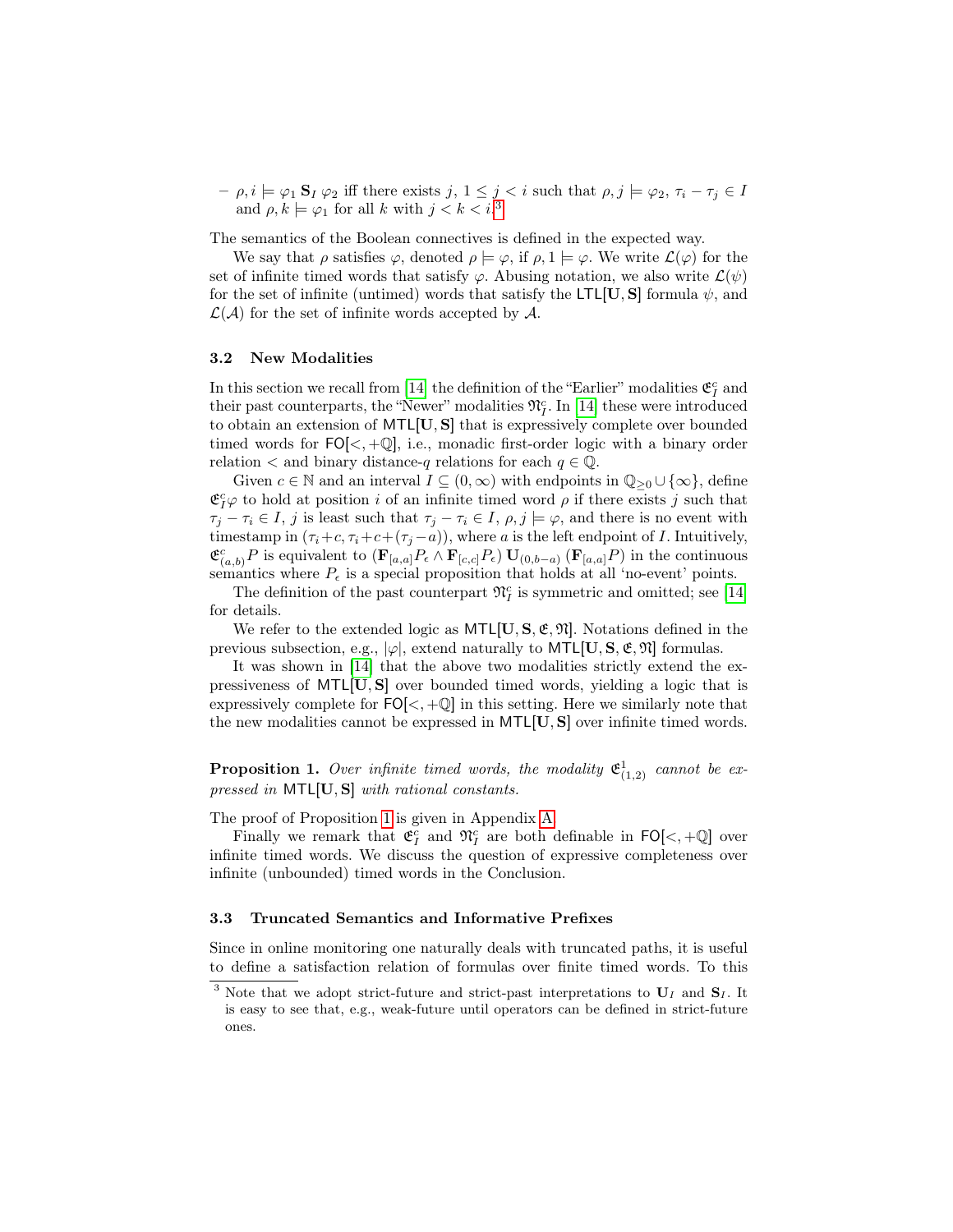end we adopt a timed version of the truncated semantics [\[10\]](#page-14-8) which incorporates strong and weak views on satisfaction over truncated paths. These views indicate whether the evaluation of the formula 'has completed' on the finite path, i.e., whether the truth value of the formula on the whole path is already determined. For example, the formula  $\mathbf{F}_{(0,5)}p$  is weakly satisfied by any finite timed word whose time points are all strictly less than 5 since there is an extension that satisfies the formula. We also consider the neutral view, which extends to MTL the traditional LTL semantics over finite words [\[21\]](#page-15-10).

The respective strong, neutral and weak satisfaction relations will be denoted by  $\vert \neq^+$ ,  $\vert \neq^+$  and  $\vert \neq^-$  respectively. The definitions below closely follow [\[10\]](#page-14-8).

**Definition 1.** The satisfaction relation  $\rho$ ,  $i \models_f^{\pm} \varphi$  for an MTL[U, S, E, N] formula  $\varphi$ , a finite timed word  $\rho = (\sigma, \tau)$  and a position i,  $1 \leq i \leq |\rho|$  is defined as follows:

- $\rho, i \models^+_{f} p \text{ iff } p \in \sigma_i$
- $-\,\rho,i\models_{\!f}^+ \mathtt{true}$
- $\rho, i \models^{\pm}_{\overline{f}} \varphi_1 \wedge \varphi_2 \text{ iff } \rho, i \models^{\pm}_{\overline{f}} \varphi_1 \text{ and } \rho, i \models^{\pm}_{\overline{f}} \varphi_1$
- $\;-\; \rho, i \models_f^+ \neg \varphi \textit{ iff } (\rho, i) \not \models_f^+ \varphi$
- $\rho, i \models^{\pm}_{\overline{f}} \varphi_1 \mathbf{U}_I \varphi_2$  iff there exists  $j, i < j \leq |\rho|$  such that  $\rho, j \models^{\pm}_{\overline{f}} \varphi_2, \tau_j \tau_i \in I$ , and  $\rho, k \models_f^+ \varphi_1$  for all  $k$  with  $i < k < j$
- $\rho, i \models_f^{\pm} \varphi_1 \mathbf{S}_I \varphi_2$  iff there exists  $j, 1 \leq j < i$  such that  $\rho, j \models_f^{\pm} \varphi_2, \tau_i \tau_j \in I$ and  $\rho, k \models_f^+ \varphi_1$  for all k with  $j < k < i$
- $[-\rho, i \models^{\pm}_{\overline{f}} \mathfrak{C}^c_f \varphi \text{ iff there exists } j, i < j \leq |\rho| \text{ such that } \rho, j \models^{\pm}_{\overline{f}} \varphi, \tau_j \tau_i \in I,$  $\tau_{j-1} - \tau_i \notin I$ , and there is no k,  $i < k < j$  such that  $\tau_k - \tau_i > c$  and  $\tau_j - \tau_k > (a - c)$ , where a is the left endpoint of I
- $\rho, i \models^{\pm}_{\overline{f}} \mathfrak{N}^{c}_{\overline{I}} \varphi \text{ iff there exists } j, 1 \leq j < i \text{ such that } \rho, j \models^{\pm}_{\overline{f}} \varphi, \tau_i \tau_j \in I,$  $\tau_i - \tau_{j+1} \notin I$ , and there is no k,  $j < k < i$  such that  $\tau_i - \tau_k > c$  and  $\tau_k - \tau_j > a - c$ , where a is the left endpoint of I.

**Definition 2.** The satisfaction relation  $\rho$ ,  $i \models_f^{\perp} \varphi$  for an MTL[U, S, E, N] formula  $\varphi$ , a finite timed word  $\rho = (\sigma, \tau)$  and a position i,  $1 \leq i \leq |\rho|$  is defined as follows:

- $\rho, i \models_{f} p \text{ iff } p \in \sigma_i$
- $\, \rho , i \models_{\overline{f}} \, \textbf{true}$
- $\rho, i \models_{\overline{f}} \varphi_1 \wedge \varphi_2 \text{ iff } \rho, i \models_{\overline{f}} \varphi_1 \text{ and } \rho, i \models_{\overline{f}} \varphi_1$
- $\rho, i \models_{\!\!\! f}^{\!\!\! -} \neg \varphi \textit{ iff } (\rho, i) \not \models_{\!\!\! f}^{\!\!\! +} \varphi$
- $\rho, i \models_{f}^{\equiv} \varphi_1 \mathbf{U}_I \varphi_2$  iff either of the following holds:
	- there exists j,  $i < j \leq |\rho|$  such that  $\rho, j \models_{\overline{f}} \varphi_2, \tau_j \tau_i \in I$ , and  $\rho, k \models_{\overline{f}} \varphi_1$ for all k with  $i < k < j$
	- $\tau_{|\rho|} \tau_i < I$  and  $\rho, k \models_{f} \varphi_1$  for all k with  $i < k \leq |\rho|$
- $\rho, i \models_{\overline{f}} \varphi_1 \mathbf{S}_I \varphi_2$  iff there exists  $j, 1 \leq j < i$  such that  $\rho, j \models_{\overline{f}} \varphi_2, \tau_i \tau_j \in I$ and  $\rho, k \models_{f} \varphi_1$  for all  $k$  with  $j < k < i$
- $\rho, i \models_{\mathcal{I}}^{\mathcal{I}} \mathfrak{E}^c_I \varphi \text{ iff either of the following holds:}$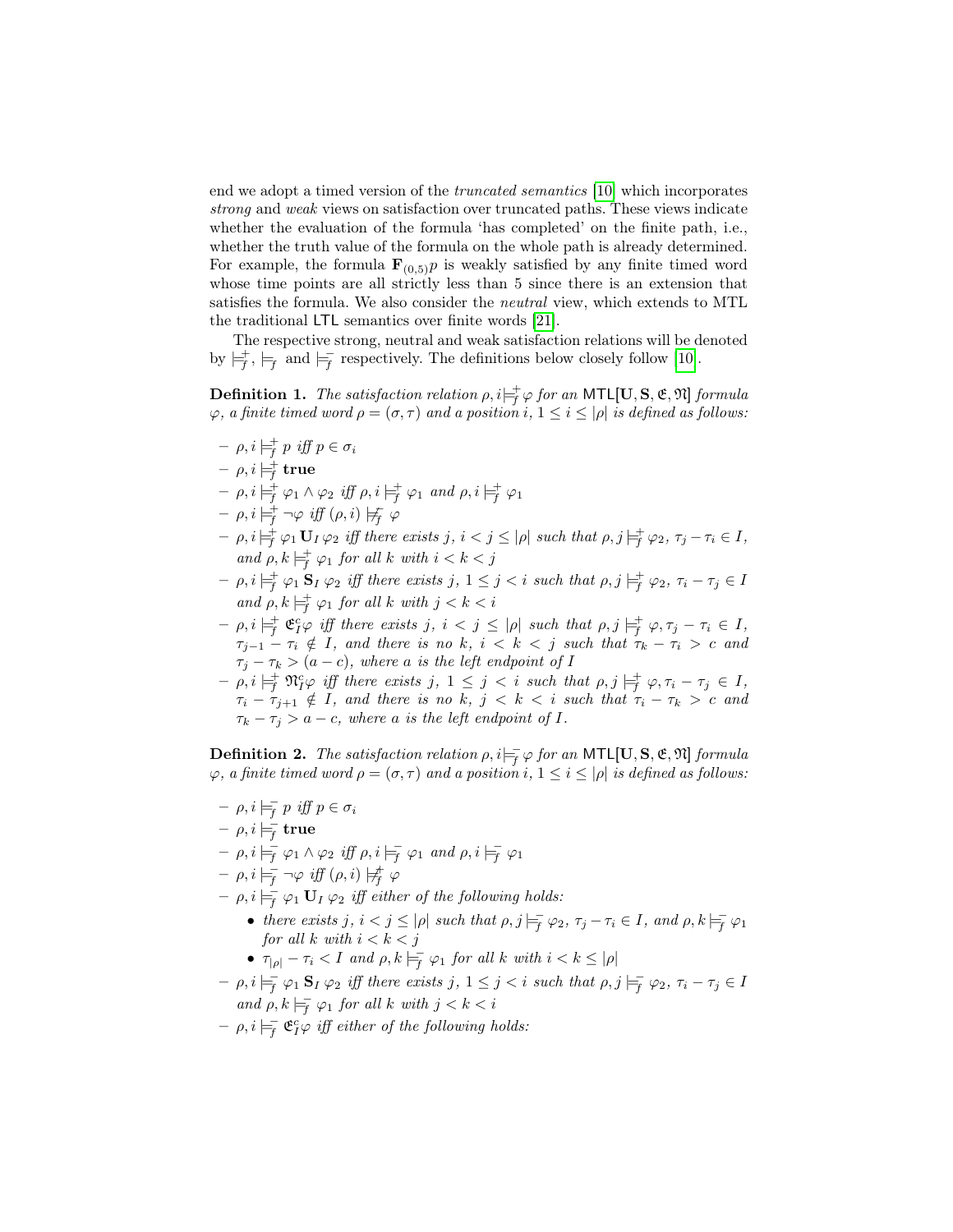- there exists  $j, i < j \leq |\rho|$  such that  $\rho, j \models_{\overline{f}} \varphi, \tau_j \tau_i \in I, \tau_{j-1} \tau_i \notin I$ and there is no j',  $i < j' < j$  such that  $\tau_{j'} - \tau_i > c$  and  $\tau_j - \tau_{j'} > (a - c)$ , where a is the left endpoint of I
- $\tau_{|\rho|} \tau_i < I$  and for all j,  $i < j \leq |\rho|, \tau_j \tau_i \notin I$
- $(-\rho, i) \models_{\overline{f}} \mathfrak{N}_{I}^{c} \varphi$  iff there exists  $j, 1 \leq j < i$  such that  $\rho, j \models_{\overline{f}} \varphi, \tau_i \tau_j \in I$ ,  $\tau_i - \tau_{j+1} \notin I$  and there is no j',  $j < j' < i$  such that  $\tau_i - \tau_{j'} > c$  and  $\tau_{j'} - \tau_j > (a - c)$ , where a is the left endpoint of I.

The following proposition which helps explain the terms strong, neutral and weak, can be proved by a simple induction on the structure of  $\varphi$ .

**Proposition 2.** For a finite timed word  $\rho$ , a position i in  $\rho$  and a formula  $\varphi$ ,

$$
\rho, i \models_f^+ \varphi \to \rho, i \models_f \varphi \text{ and } \rho, i \models_f \varphi \to \rho, i \models_f^+ \varphi.
$$

A closely related notion, informative prefixes [\[17\]](#page-15-2), has been adopted in several works on online monitoring of untimed properties, e.g., [\[3,](#page-14-9) [13\]](#page-15-11). Intuitively, an informative prefix for a formula  $\varphi$  is a prefix that 'tells the whole story' about the fulfilment or violation of  $\varphi$ <sup>[4](#page-5-0)</sup>. We give two examples before the formal definition.

<span id="page-5-2"></span>Example 1. Consider the following formula over  $\{p_1\}$ :

$$
\varphi = \mathbf{FG}(\neg p_1) \land \mathbf{G}(p_1 \rightarrow \mathbf{F}_{(0,3)}p_1).
$$

The finite timed word  $\rho = (\{p_1\}, 0)(\{p_1\}, 2)(\emptyset, 5.5)$  is an informative bad prefix for  $\varphi$ , since no extension satisfies the second conjunct. On the other hand, while  $\rho' = (\{p_1\}, 0)(\{p_1\}, 2)(\{p_1\}, 4)$  is a bad prefix for  $\varphi$ , it has (different) extensions that satisfy the left and right conjuncts. Thus we do not consider it an informative bad prefix.

*Example 2.* Consider the following formula over  $\{p_1\}$ :

$$
\varphi' = \mathbf{G}(\neg p_1) \land \mathbf{G}(p_1 \rightarrow \mathbf{F}_{(0,3)}p_1).
$$

This formula is equivalent to the formula  $\varphi$  in the previous example. However, all bad prefixes for  $\varphi'$  are informative.

The formal definitions are as follows. If a prefix  $\rho$  strongly satisfies  $\varphi$  then we say that it is an *informative good prefix* for  $\varphi$ . Similarly we say  $\rho$  is an *informative bad prefix* for  $\varphi$  when it fails to weakly satisfy  $\varphi$ . Finally  $\rho$  is an informative prefix if it is either an informative good prefix or an informative bad prefix. Here we have adopted the semantic characterisation of informative prefixes in terms of the truncated semantics from [\[10\]](#page-14-8), rather than the original syntactic definition [\[17\]](#page-15-2).

The following proposition follows immediately from the definition of informative prefixes.

<span id="page-5-1"></span><span id="page-5-0"></span><sup>4</sup> Our usage of the term informative slightly deviates from [\[17\]](#page-15-2) as in that paper the term refers exclusively to bad prefixes.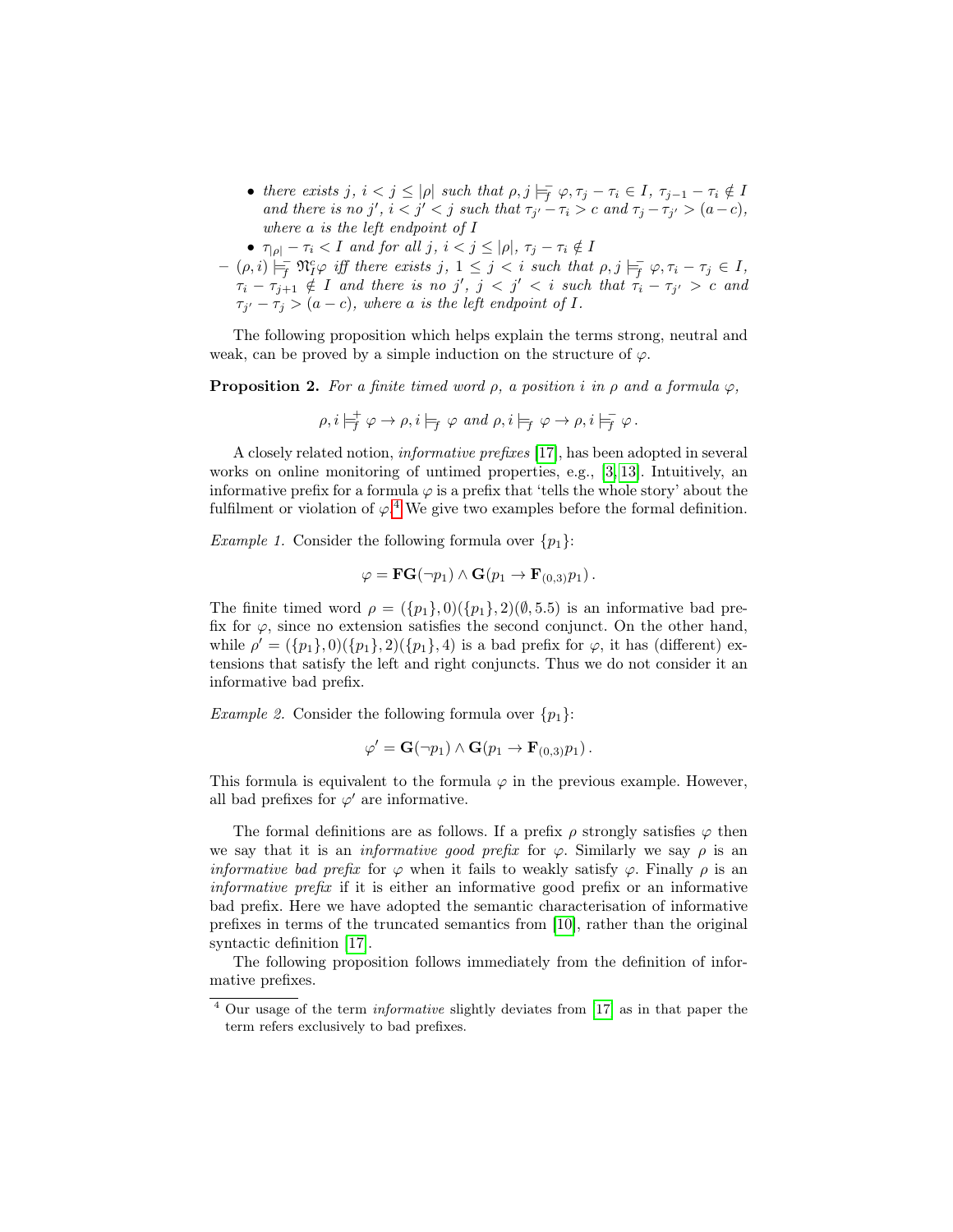**Proposition 3.**  $\rho$  is informative for  $\varphi$  iff  $\rho$  is informative for  $\neg \varphi$ .

Since  $\rho \models_f \varphi \leftrightarrow \rho \not \models_f \neg \varphi$ , negating a formula essentially exchanges its set of informative good prefixes and informative bad prefixes. The following proposition says 'something good remains good' and 'something bad remains bad'.

**Proposition 4.** For a finite timed word  $\rho$ , a position i in  $\rho$  and a formula  $\varphi$ , if  $\rho$  is a prefix of the finite timed word  $\rho'$ , then

<span id="page-6-1"></span>
$$
\rho, i \models_f^+ \varphi \to \rho', i \models_f^+ \varphi \text{ and } \rho, i \not\models_f^- \varphi \to \rho', i \not\models_f^- \varphi.
$$

## <span id="page-6-0"></span>4 LTL[U, S] over Bounded Atoms

In this section we present a series of logical equivalences that can be used to rewrite a given MTL[U, S] formula into an equivalent formula in which no unbounded temporal operator occurs within the scope of a bounded operator. Only the rules for future modalities and open intervals are given, as the rules for past modalities are symmetric and the rules for other types of intervals are straightforward variants.

#### 4.1 Normal Form

We say a formula is in *normal form* if it satisfies the following.

- (i) All occurrences of unbounded temporal operators are of the form  $\mathbf{U}_{(0,\infty)}$ ,  $\mathbf{S}_{(0,\infty)},\,\mathbf{G}_{(0,\infty)},\,\mathbf{H}_{(0,\infty)}.$
- (ii) All other occurrences of temporal operators are of the form  $\mathfrak{E}_I^c$ ,  $\mathfrak{N}_I^c$ ,  $\mathbf{U}_I$ ,  $S_I$  with bounded I.
- (iii) Negation is only applied to propositions or bounded temporal operators (except  $\mathbf{G}_{(0,\infty)}$ ,  $\mathbf{H}_{(0,\infty)}$ ).
- (iv) In any subformula of the form  $\varphi_1$  U<sub>I</sub>  $\varphi_2$ ,  $\varphi_1$  S<sub>I</sub>  $\varphi_2$ ,  $\mathbf{F}_I\varphi_2$ ,  $\mathbf{P}_I\varphi_2$  where I is bounded,  $\varphi_1$  is a disjunction of temporal subformulas and propositions and  $\varphi_2$  is a conjunction thereof.
- (v) In any subformula of the form  $\mathfrak{E}^c_I\varphi$ ,  $\mathfrak{N}^c_I\varphi$ , the outermost connective of  $\varphi$ can only be negation or temporal operators.

We describe how to rewrite a given formula into normal form. To satisfy (i) and (ii), apply the usual rules (e.g.,  $\mathbf{G}_I \varphi \leftrightarrow \neg \mathbf{F}_I \neg \varphi$ ) and the rule:

$$
\varphi_1 \; \mathbf{U}_{(a,\infty)} \; \varphi_2 \leftrightarrow \varphi_1 \; \mathbf{U} \; \varphi_2 \; \wedge \; \big( \mathbf{F}_{(0,a]} \mathbf{true} \to \mathbf{G}_{(0,a]} (\varphi_1 \wedge \varphi_1 \; \mathbf{U} \; \varphi_2) \big) \, .
$$

Also use the rule:

$$
\mathfrak{E}^c_{(a,\infty)}\varphi\leftrightarrow \mathfrak{E}^c_{(a,a+\max(c,a-c)]}\varphi\vee \bigl(\neg \mathbf{F}_{(c,a]}\mathbf{true}\wedge \mathbf{F}^w_{[0,c]}(\mathbf{false}\,\mathbf{U}_{(c,\infty)}\,\varphi)\bigr).
$$

To satisfy (iii), use the usual rules and the rule:

$$
\lnot(\varphi_1 \mathbf{U} \varphi_2) \leftrightarrow \mathbf{G} \lnot \varphi_2 \lor (\lnot \varphi_2 \mathbf{U} \left( \lnot \varphi_2 \land \lnot \varphi_1 \right)).
$$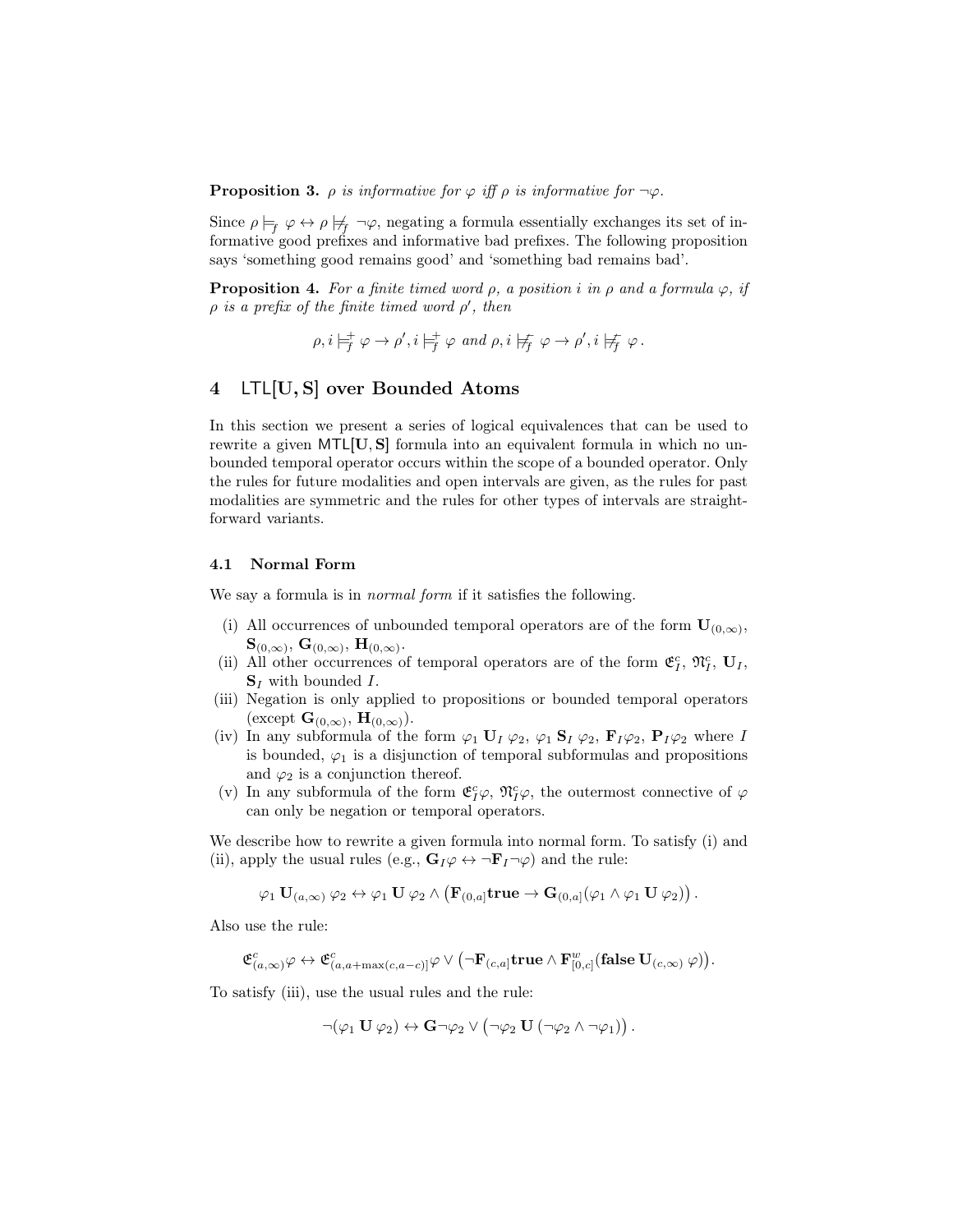For (iv) and (v), use the usual rules of Boolean algebra and the rules below:

$$
\phi \mathbf{U}_I (\varphi_1 \vee \varphi_2) \leftrightarrow (\phi \mathbf{U}_I \varphi_1) \vee (\phi \mathbf{U}_I \varphi_2)
$$
  
\n
$$
(\varphi_1 \wedge \varphi_2) \mathbf{U}_I \phi \leftrightarrow (\varphi_1 \mathbf{U}_I \phi) \wedge (\varphi_2 \mathbf{U}_I \phi)
$$
  
\n
$$
\mathfrak{E}_I^c(\varphi_1 \vee \varphi_2) \leftrightarrow \mathfrak{E}_I^c \varphi_1 \vee \mathfrak{E}_I^c \varphi_2
$$
  
\n
$$
\mathfrak{E}_I^c(\varphi_1 \wedge \varphi_2) \leftrightarrow \mathfrak{E}_I^c \varphi_1 \wedge \mathfrak{E}_I^c \varphi_2.
$$

#### <span id="page-7-0"></span>4.2 Extracting Unbounded Operators from Bounded Operators

We now provide a set of rewriting rules that extract unbounded operators from the scopes of bounded operators. In what follows, let  $\varphi_{xlb} = \textbf{false } \mathbf{U}_{(0,b)}$  true,  $\varphi_{ylb} = \textbf{false } \mathbf{S}_{(0,b)}$  true and

$$
\varphi_{ugb} = \left( (\varphi_{xlb} \to \mathbf{G}_{(b,2b)}\varphi_1) \land (\neg \varphi_{ylb} \to (\varphi_1 \land \mathbf{G}_{(0,b]}\varphi_1)) \right)
$$

$$
\mathbf{U}\Bigg( (\varphi_1 \land (\varphi_1 \mathbf{U}_{(b,2b)}\varphi_2)) \lor (\neg \varphi_{ylb} \land (\varphi_2 \lor (\varphi_1 \land (\varphi_1 \mathbf{U}_{(0,b]}\varphi_2))) \Big) \Bigg),
$$

$$
\varphi_{ggb} = \mathbf{G}\Big((\varphi_{xlb} \to \mathbf{G}_{(b,2b)}\varphi_1) \land (\neg \varphi_{ylb} \to (\varphi_1 \land \mathbf{G}_{(0,b]}\varphi_1)) \Big) .
$$

<span id="page-7-1"></span>Proposition 5. The following equivalences hold over infinite timed words.

$$
\begin{split} \mathfrak{E}^c_{(a,b)}(\varphi_1 \ \mathbf{U} \ \varphi_2) &\leftrightarrow (\mathfrak{E}^c_{(a,b)} \mathbf{true}) \\ &\qquad \qquad \wedge \Big( \mathfrak{E}^a_{(a,b)}(\varphi_1 \ \mathbf{U}_{(0,2b)} \ \varphi_2) \vee \big( \mathfrak{E}^a_{(a,b)}(\mathbf{G}_{(0,2b)}\varphi_1) \wedge \varphi_{ugb} \big) \Big) \\ &\qquad \qquad \mathfrak{E}^c_{(a,b)} \mathbf{G} \varphi \leftrightarrow (\mathfrak{E}^c_{(a,b)} \mathbf{true}) \wedge (\mathfrak{E}^a_{(a,b)} \mathbf{G}_{(0,2b)}\varphi) \wedge \varphi_{ggb} \\ &\qquad \qquad \mathfrak{E}^c_{(a,b)}(\varphi_1 \ \mathbf{S} \ \varphi_2) \leftrightarrow (\mathfrak{E}^c_{(a,b)} \mathbf{true}) \\ &\qquad \qquad \wedge \Big( (\mathfrak{E}^a_{(a,b)}(\varphi_1 \ \mathbf{S}_{(0,b)} \ \varphi_2)) \vee \big( (\mathfrak{E}^a_{(a,b)} \mathbf{H}_{(0,b)}\varphi_1) \wedge (\varphi_1 \ \mathbf{S} \ \varphi_2) \big) \Big) \\ &\qquad \qquad \qquad \qquad \qquad \qquad \wedge \Big( \mathfrak{E}^c_{(a,b)} \mathbf{true} \wedge (\mathfrak{E}^a_{(a,b)} \mathbf{H}_{(0,b)}\varphi) \wedge \mathbf{H} \varphi \ . \end{split}
$$

Proof. We prove the first rule as the proofs of other rules are similar. In the following, let the current position be  $i$  and the position of the first event in  $(\tau_i + a, \tau_i + b)$  be j.

For the forward direction, let the witness position where  $\varphi_2$  holds be w. If  $\tau_w < \tau_j + 2b$ , the subformula  $\mathfrak{E}^a_{(a,b)}(\varphi_1 \mathbf{U}_{(0,2b)} \varphi_2)$  clearly holds at *i*. Otherwise we have  $\mathfrak{E}^a_{(a,b)}(\mathbf{G}_{(0,2b)}\varphi_1)$  holds at i. It follows that  $(\varphi_{xlb} \to \mathbf{G}_{(b,2b)}\varphi_1)$  and  $\varphi_{ylb}$ (and hence  $\neg \varphi_{ylb} \to (\varphi_1 \wedge \mathbf{G}_{(0,b]} \varphi_1))$  holds at all positions  $j', i < j' < j$ . Let  $l > j$  the first position such that  $\tau_w \in (\tau_l + b, \tau_l + 2b)$ . Consider the following cases:

 $-$  There is such *l*: It is clear that  $(\varphi_1 \land (\varphi_1 \mathbf{U}_{(b,2b)} \varphi_2))$  holds at *l*. Since **G**<sub>(*b*,2*b*) $\varphi_1$ </sub> holds at all positions  $j'', j \leq j'' < l$  by the minimality of  $l$ ,  $(\varphi_{xlb} \to \mathbf{G}_{(b,2b)}\varphi_1)$ also holds at these positions. For the other conjunct, note that  $\varphi_{ylb}$  holds at j and  $\varphi_1 \wedge \mathbf{G}_{(0,b]} \varphi_1$  holds at all positions  $j''', j < j''' < l$ .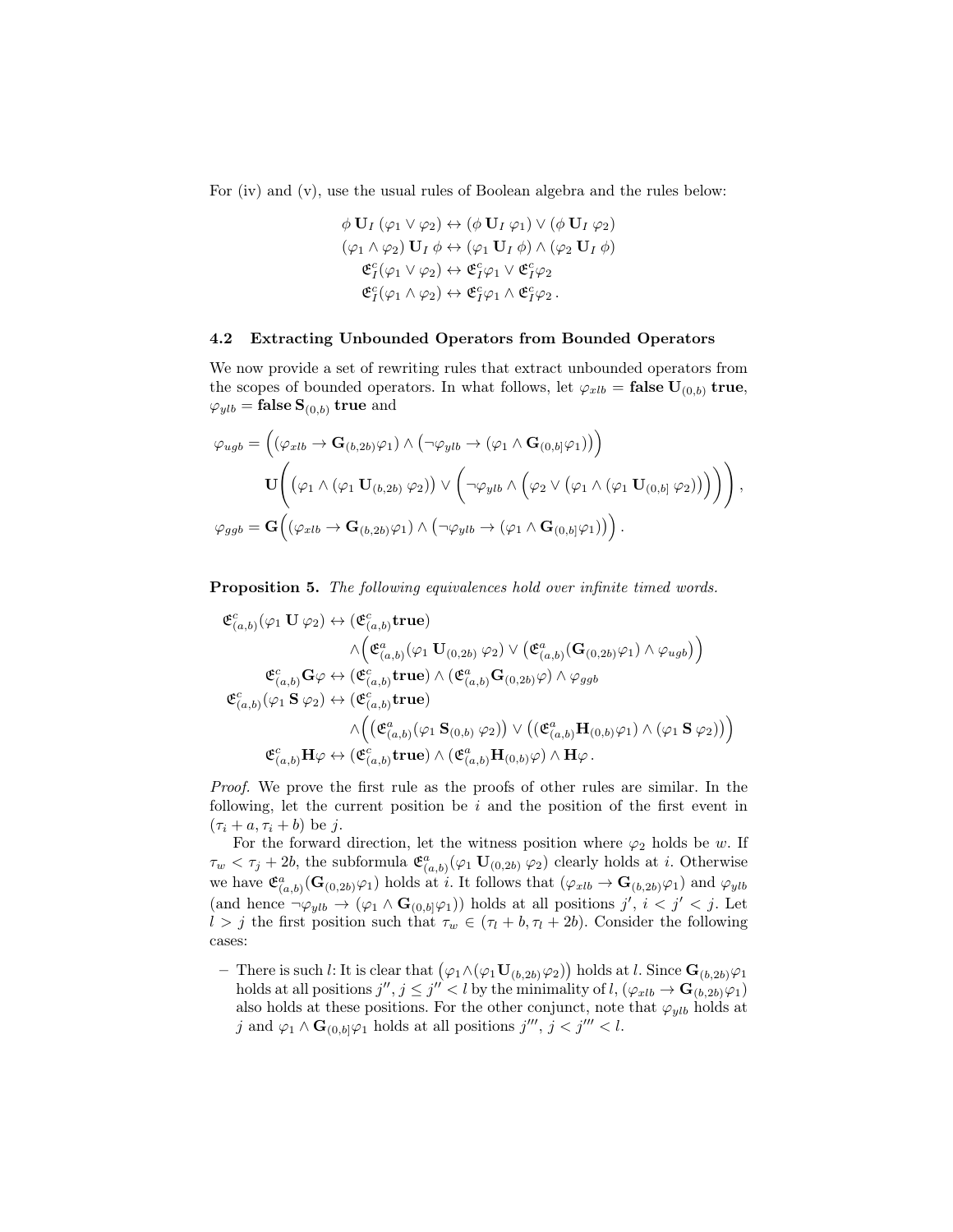- There is no such l: Consider the following cases:
	- $\neg \varphi_{ylb}$  and  $\neg \mathbf{P}_{[b,b]}$ true holds at w: There is no event in  $(\tau_w 2b, \tau_w)$ . The proof is similar to the case where  $l$  exists.
	- $\neg \varphi_{ylb}$  and  $\mathbf{P}_{[b,b]}$ true holds at w: Let l' be the position such that  $\tau_{l'} =$  $\tau_w - b$ . There must be no event in  $(\tau_{l'} - b, \tau_{l'})$ . It follows that  $\neg \varphi_{ylb}$  and  $(\varphi_1 \wedge (\varphi_1 \mathbf{U}_{(0,b]} \varphi_2))$  holds at l'. The proof is similar.
	- $\varphi_{ylb}$  holds at w: By assumption, there is no event in  $(\tau_w 2b, \tau_w b)$ . It is easy to see that there is a position such that  $\neg \varphi_{ylb} \wedge (\varphi_1 \wedge (\varphi_1 \mathbf{U}_{(0,b]} \varphi_2))$ holds. The proof is again similar.

The other direction is more straightforward.

 $\Box$ 

Proposition 6. The following equivalences hold over infinite timed words.

$$
\theta \mathbf{U}_{(a,b)} (\left(\varphi_1 \mathbf{U} \varphi_2) \wedge \chi\right) \leftrightarrow \theta \mathbf{U}_{(a,b)} (\left(\varphi_1 \mathbf{U}_{(0,2b)} \varphi_2) \wedge \chi\right)
$$
  

$$
\vee \left(\left(\theta \mathbf{U}_{(a,b)} (\mathbf{G}_{(0,2b)} \varphi_1 \wedge \chi)\right) \wedge \varphi_{ugb}\right)
$$
  

$$
\theta \mathbf{U}_{(a,b)} (\mathbf{G}\varphi \wedge \chi) \leftrightarrow \left(\theta \mathbf{U}_{(a,b)} (\mathbf{G}_{(0,2b)} \varphi \wedge \chi)\right) \wedge \varphi_{ggb}
$$
  

$$
\theta \mathbf{U}_{(a,b)} (\left(\varphi_1 \mathbf{S} \varphi_2) \wedge \chi\right) \leftrightarrow \theta \mathbf{U}_{(a,b)} (\left(\varphi_1 \mathbf{S}_{(0,b)} \varphi_2) \wedge \chi\right)
$$
  

$$
\vee \left(\left(\theta \mathbf{U}_{(a,b)} (\mathbf{H}_{(0,b)} \varphi_1 \wedge \chi)\right) \wedge \varphi_1 \mathbf{S} \varphi_2\right)
$$
  

$$
\theta \mathbf{U}_{(a,b)} (\mathbf{H}\varphi \wedge \chi) \leftrightarrow \left(\theta \mathbf{U}_{(a,b)} (\mathbf{H}_{(0,b)} \varphi \wedge \chi)\right) \wedge \mathbf{H}\varphi
$$
  

$$
(\left(\varphi_1 \mathbf{U} \varphi_2) \vee \chi\right) \mathbf{U}_{(a,b)} \theta \leftrightarrow \left((\varphi_1 \mathbf{U}_{(0,2b)} \varphi_2) \vee \chi\right) \mathbf{U}_{(a,b)} \theta
$$
  

$$
\vee \left(\left(\left((\varphi_1 \mathbf{U}_{(0,2b)} \varphi_2) \vee \chi\right) \mathbf{U}_{(0,b)} (\mathbf{G}_{(0,2b)} \varphi_1)\right) \wedge \right)
$$
  

$$
\wedge
$$
  

$$
\mathbf{F}_{(a,b)} \theta \wedge \varphi_{ugb}\right)
$$

$$
((\mathbf{G}\varphi)\vee\chi)\mathbf{U}_{(a,b)}\theta \leftrightarrow \chi \mathbf{U}_{(a,b)}\theta
$$
  

$$
\vee(\chi \mathbf{U}_{(0,b)}(\mathbf{G}_{(0,2b)}\varphi_1) \wedge \mathbf{F}_{(a,b)}\theta \wedge \varphi_{ggb})
$$
  

$$
((\varphi_1 \mathbf{S}\varphi_2) \vee \chi)\mathbf{U}_{(a,b)}\theta \leftrightarrow ((\varphi_1 \mathbf{S}_{(0,b)}\varphi_2) \vee \chi)\mathbf{U}_{(a,b)}\theta
$$
  

$$
\vee \left(\left(\left(\mathbf{H}_{(0,b)}\varphi_1 \vee (\varphi_1 \mathbf{S}_{(0,b)}\varphi_2) \vee \chi\right) \mathbf{U}_{(a,b)}\theta\right) \wedge \right.\wedge
$$
  

$$
\varphi_1 \mathbf{S}\varphi_2\right)
$$
  

$$
((\mathbf{H}\varphi) \vee \chi)\mathbf{U}_{(a,b)}\theta \leftrightarrow \chi \mathbf{U}_{(a,b)}\theta \vee \left(\left((\mathbf{H}_{(0,b)}\varphi \vee \chi)\mathbf{U}_{(a,b)}\theta\right) \wedge \mathbf{H}\varphi\right).
$$

**Proposition 7.** For a formula  $\varphi$ , we can use the rules above to obtain an equivalent formula  $\hat{\varphi}$  in which no unbounded temporal operator appears in the scope of a bounded temporal operator.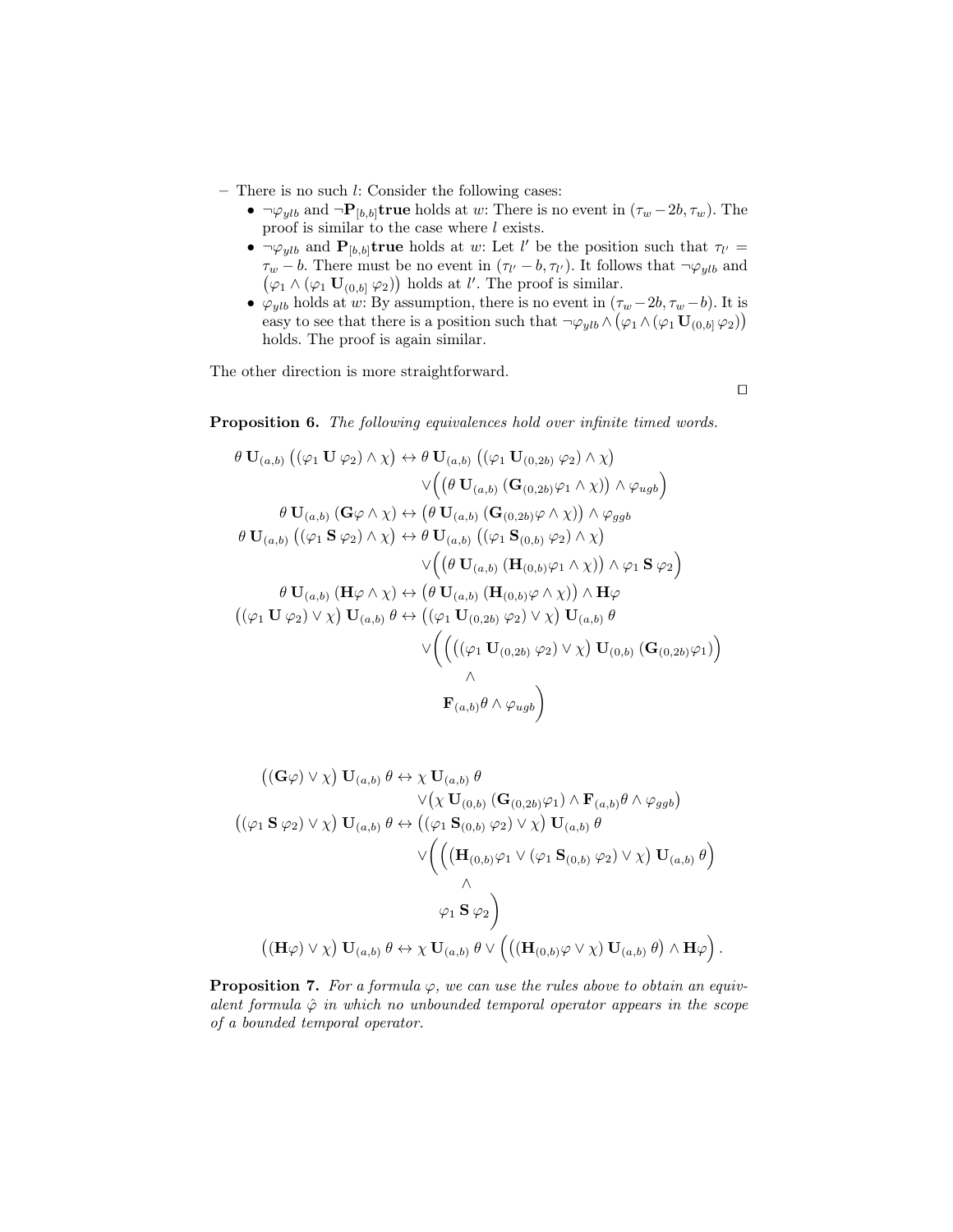*Proof.* Define the unbounding depth  $ud(\varphi)$  of a formula  $\varphi$  to be the modal depth of  $\varphi$  counting only unbounded operators. We demonstrate a rewriting process on  $\varphi$  which terminates in an equivalent formula  $\varphi$  such that any subformula  $\psi$ of  $\hat{\varphi}$  with outermost operator bounded has  $ud(\psi) = 0$ .

Assume that the input formula  $\varphi$  is in normal form. Let k be the largest unbounding depth among all subformulas of  $\varphi$  with bounded outermost operators. We pick all minimal (wrt. subformula order) such subformulas  $\psi$  with  $ud(\psi) = k$ . By applying the rules in Section [4.2,](#page-7-0) we can rewrite  $\psi$  into  $\psi'$  where all subformulas of  $\psi'$  with bounded outermost operators have unbounded depths strictly less than k. We then substitute these  $\psi'$  back into  $\varphi$  to obtain  $\varphi'$ . We repeat this step until there remain no bounded operators with unbounding depth  $k$ . Rules that rewrite a formula into normal form are used whenever necessary on relevant subformulas—this will never affect their unbounding depths. It is easy to see that we will eventually obtain such a formula  $\varphi^*$ . Now rewrite  $\varphi^*$  into normal form and start over again. This is to be repeated until we reach  $\hat{\varphi}$ .  $\square$ 

Given the input formula  $\varphi$  over propositions  $P = \{p_1, \ldots, p_n\}$ , we can apply the rewriting process above to obtain a formula  $\hat{\varphi}$ . Since each rewriting rule is a logical equivalence, we have the following theorem.

Theorem 1.  $\mathcal{L}(\varphi) = \mathcal{L}(\hat{\varphi})$ .

The separation of the original formula could possibly induce a non-elementary blow-up. However, we argue that this rarely happens in practice. For example, consider the following formula:

 ${\bf G}\big(\texttt{ChangeGear} \rightarrow {\bf F}_{(0,30)}(\texttt{InjectFull} \wedge \textbf{PInjectLubricant})\big)$  .

The syntactically separated version of the formula is

$$
\begin{aligned} \mathbf{G}\big[\texttt{ChangeGear} \rightarrow \mathbf{F}_{(0,30)}(\texttt{InjectFuel} \land \mathbf{P}_{(0,30)}\texttt{InjectLubricant}) \\ & \lor \big(\mathbf{F}_{(0,30)}(\texttt{InjectFuel}) \land \mathbf{PInjectLubricant})\big]\,, \end{aligned}
$$

which is of comparable size.

### 5 Online Monitoring Procedure

Having obtained  $\hat{\varphi} = \Phi(\psi_1, \ldots, \psi_m)$  where  $\psi_1, \ldots, \psi_m$  are bounded formulas over P and  $\Phi$  is an LTL[U, S] formula, we now introduce new propositions  $Q = \{q_1, \ldots, q_m\}$  that correspond to bounded subformulas. In this way, we can monitor  $\Phi$  as an untimed property over  $Q$ , only that now we obtain the truth values of  $q_1, \ldots, q_m$  by simple dynamic programming procedures. As these propositions correspond to bounded formulas, we only need to store a 'sliding window' on the input timed word.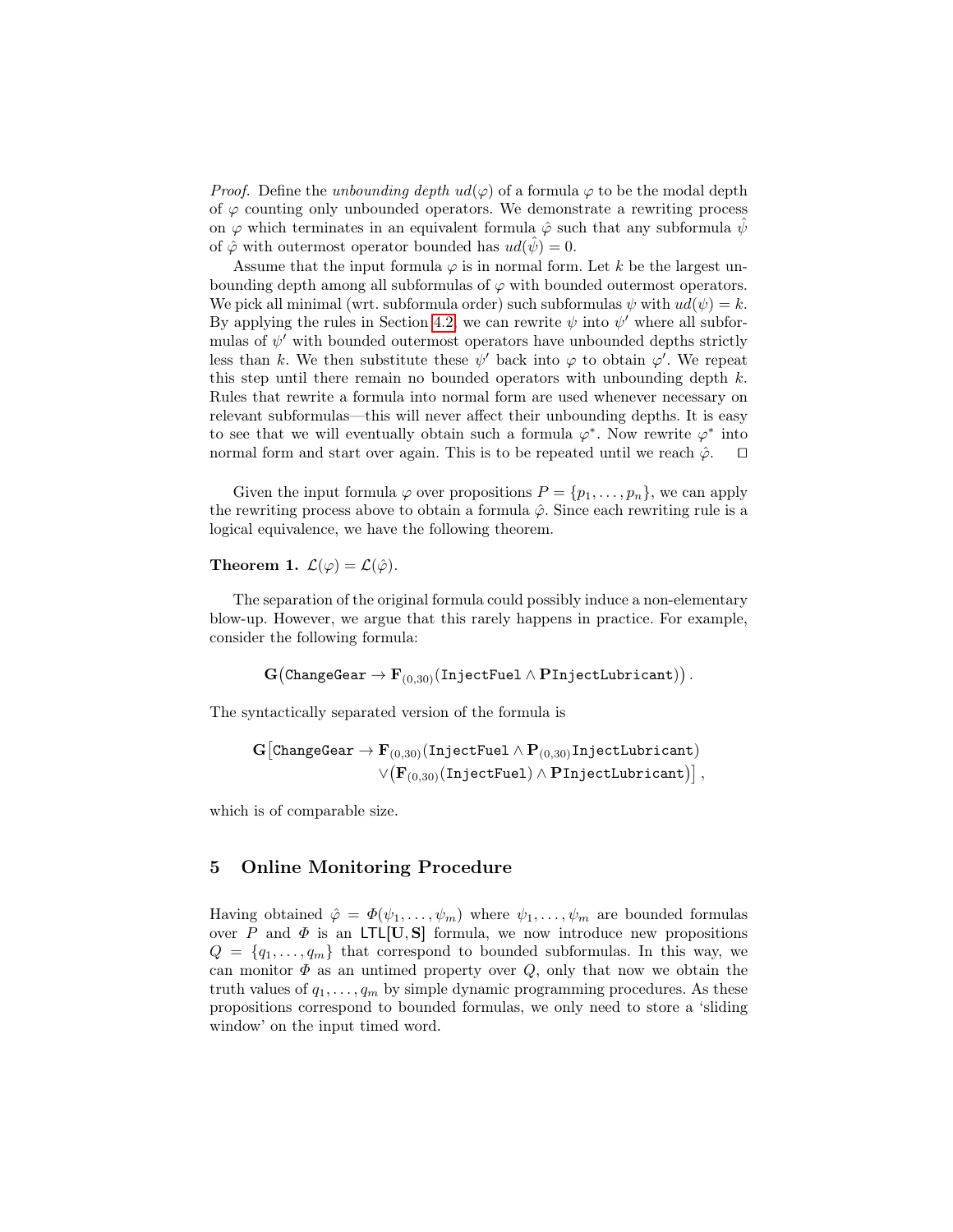#### 5.1 Untimed LTL[U, S] Part

We describe briefly the standard way to construct automata that detect informa-tive prefixes [\[17\]](#page-15-2). For a given LTL formula  $\Theta$ , first use a standard construction [\[27\]](#page-15-12) to obtain a language-equivalent alternating Büchi automaton  $\mathcal{A}_{\Theta}$ . Then redefine its set of accepting states to be the empty set and treat it as an automaton over finite words. The resulting automaton  $\mathcal{A}_{\Theta}^{true}$  accepts exactly all informative good prefixes for  $\Theta$ . For online monitoring, one can then determinise  $\mathcal{A}_{\Theta}^{true}$ with the usual subset construction. The same can be done for  $\neg\Theta$  to obtain a deterministic automaton detecting informative bad prefixes for  $\Theta$ .

In our case, we first translate the LTL[U, S] formulas  $\Phi$  and  $\neg \Phi$  into a pair of two-way alternating Büchi automata. It is easy to see that, with the same 'tweaks', we can obtain two automata that accept informative good prefixes and informative bad prefixes for  $\Phi$  (by Proposition [3\)](#page-5-1). We then apply existing procedures that translate two-way alternating automata over finite words into deterministic automata, e.g., [\[6\]](#page-14-10). We call the resulting automata  $\mathcal{D}_{good}$  and  $\mathcal{D}_{bad}$ and execute them in parallel.

#### <span id="page-10-0"></span>5.2 Bounded Metric Part

We define  $fr(\varphi)$  and  $pr(\varphi)$  (future-reach and past-reach) for an MTL[U, S, E, N] formula  $\varphi$  as follows (the cases for boolean connectives are defined as expected):

 $- fr(\mathbf{true}) = pr(\mathbf{true}) = fr(p) = pr(p) = 0$  for all  $p \in P$  $-fr(\varphi_1 \mathbf{U}_I \varphi_2) = \sup(I) + \max(fr(\varphi_1), fr(\varphi_2))$  $- pr(\varphi_1 \mathbf{S}_I \varphi_2) = \sup(I) + \max(pr(\varphi_1), pr(\varphi_2))$  $-fr(\varphi_1 \mathbf{S}_I \varphi_2) = \max(fr(\varphi_1), fr(\varphi_2) - inf(I))$  $- pr(\varphi_1 \mathbf{U}_I \varphi_2) = \max(pr(\varphi_1), pr(\varphi_2) - \inf(I))$  $-fr(\mathfrak{E}_I^c \varphi) = \sup(I) + fr(\varphi)$  $- pr(\mathfrak{N}_I^c \varphi) = \sup(I) + pr(\varphi)$  $-f r(\mathfrak{N}_I^c \varphi) = \max(0, fr(\varphi) - \inf(I))$  $- pr(\mathfrak{E}_I^c \varphi) = \max(0, pr(\varphi) - \inf(I)).$ 

Intuitively, these indicate the lengths of the time horizons needed to determine the truth value of  $\varphi$ . For a bounded formula  $\psi$ , we rewrite  $\psi$  so that all temporal operators appear in their positive form, e.g.,  $\varphi_1 \mathbf{U}_I \varphi_2$ . Recall that we assume that timed words are of bounded variability  $k_{var}$ . Let  $l_f(\psi) = k_{var} \cdot [fr(\psi)]$  and  $l_p(\psi) = k_{var} \cdot [pr(\psi)].$ 

**Naïve Method** Suppose that we would like to obtain the truth value of  $q_i$ at position j in the input (infinite) timed word  $\rho = (\sigma, \tau)$ . Observe that only events occurring between  $\tau_j - pr(\psi_i)$  and  $\tau_j + fr(\psi_i)$  can affect the truth value of  $\psi_i$  at j. This implies that  $\rho, j \models \psi_i \leftrightarrow \rho', j \models_f \psi_i$ , given that  $\rho'$  is a prefix of  $\rho$  that contains all events between  $\tau_j - pr(\psi_i)$  and  $\tau_j + fr(\psi_i)$ . Since  $\rho$  is of bounded variability  $k_{var}$ , there will be at most  $l_p(\psi) + 1 + l_f(\psi)$  events between  $\tau_j - pr(\psi_i)$  and  $\tau_j + fr(\psi_i)$ . It follows that we can simply record all events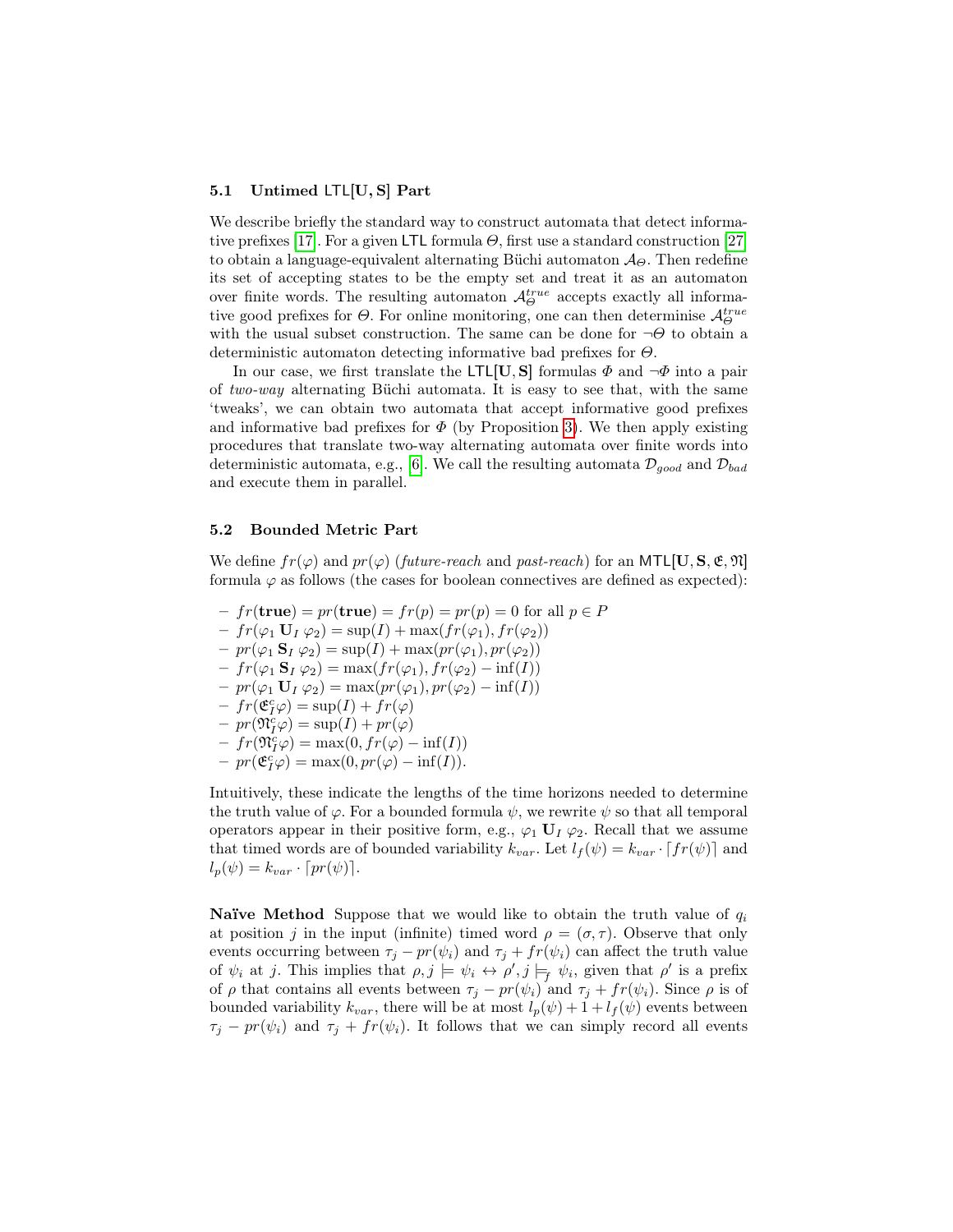in this interval. Events outside of this interval are irrelevant as they do not affect whether  $\rho', j \models_f \psi_i$ . In particular, we maintain a two-dimensional array of  $l = l_p(\psi) + 1 + l_f(\psi) + 1$  rows and  $1 + |\psi|$  columns. The first column is used to store timestamps of the corresponding events.<sup>[5](#page-11-0)</sup> The last  $|\psi|$  columns are used to store the truth values of subformulas. We then use dynamic programming procedures (cf. [\[22\]](#page-15-13)) to evaluate whether  $\rho', j \models_f \psi_i$ . These procedures fill up the array in a bottom-up manner, starting from minimal subformulas. New operators  $\mathfrak{E}^c_I, \mathfrak{N}^c_I$ can be handled similarly, and the columns for boolean combinations can be filled in the natural way.

Now consider all propositions in Q. We can obtain the truth values of them at all positions in the 'sliding window' by using an array of  $l_p^Q + 1 + l_f^Q + 1$ rows and  $1 + |\psi_1| + \cdots + |\psi_m|$  columns, where  $l_p^Q = \max_{i \in [1,m]} l_p(\psi_i)$  and  $l_f^Q =$  $\max_{i\in[1,m]} l_f(\psi_i)$ . Each column can be filled in time linear in its length. Overall, we need an array of size  $O(k_{var} \cdot c_{sum} \cdot |\hat{\varphi}|)$  where  $c_{sum}$  is the sum of the constants in  $\hat{\varphi}$ , and for each position j we need time  $O(k_{var} \cdot c_{sum} \cdot |\hat{\varphi}|)$  to obtain the truth values of all propositions in  $Q$ . This method is not very efficient as for each j we need to fill all columns for temporal subformulas from scratch. Previously computed entries cannot always be reused as certain entries are 'wrong'—they were computed without the knowledge of events outside of the interval.

Incremental Evaluation We describe an optimisation which allows effective reuse of computed entries stored in the table. The idea is to treat entries that depend on future events as 'unknown' and not to fill them. By construction, these unknown entries will not be needed for the result of the evaluation.

For a past subformula, e.g,  $\varphi_1 \mathbf{S}_{(a,b)} \varphi_2$ , we can simply suspend the columnfilling procedure when we filled all entries using the truth values of  $\varphi_1$  and  $\varphi_2$ (at various positions) that are currently known. We may continue when the truth values of  $\varphi_1$  and  $\varphi_2$  (at some other positions) that are previously unknown become available. Subformulas of the form  $\mathfrak{N}^c_I\varphi$  can be handled in a similar way. The case for future subformulas is more involved. Suppose that we filling a column for  $p_1$   $\mathbf{U}_{(a,b)}$   $p_2$  with the naïve method. Denote the corresponding timestamp of an index i in the column by  $t(i)$  and the timestamp of the last acquired event by  $t_{max}$ . Observe that not all of the truth values at indices j,  $t(j) + b > t_{max}$  can be reused later, as they might depend on future events. However, if we know that  $\varphi_1$  does not hold at some  $j'$ ,  $t(j') + b > t_{max}$ , then all the truth values at indices  $\langle j' \rangle$  can be reused in the following iterations as they cannot depend on future events. Now consider the general case of filling the column for  $\psi = \varphi_1 \mathbf{U}_{(a,b)}\varphi_2$ . We keep an index  $j_{\psi}$  that points to the first unknown entry in the column, and we now let  $t_{max} = \min(t(j_{\varphi_1} - 1), t(j_{\varphi_2} - 1))$ . In each iteration, if  $j_{\varphi_1}$  and  $j_{\varphi_2}$  are updated to some new values,  $t_{max}$  also changes accordingly. In this case, we first check if  $t(j_{\psi})+b > t_{max}$ . If this is the case, we do nothing (observe the fact that  $\varphi_1$  must hold at all indices  $l, t(j_{\psi}) < t(l) \leq t_{max}$ ,

<span id="page-11-0"></span><sup>5</sup> We assume the timestamps can be finitely represented, e.g., with a built-in data type, and additions and subtractions on them can be done in constant time.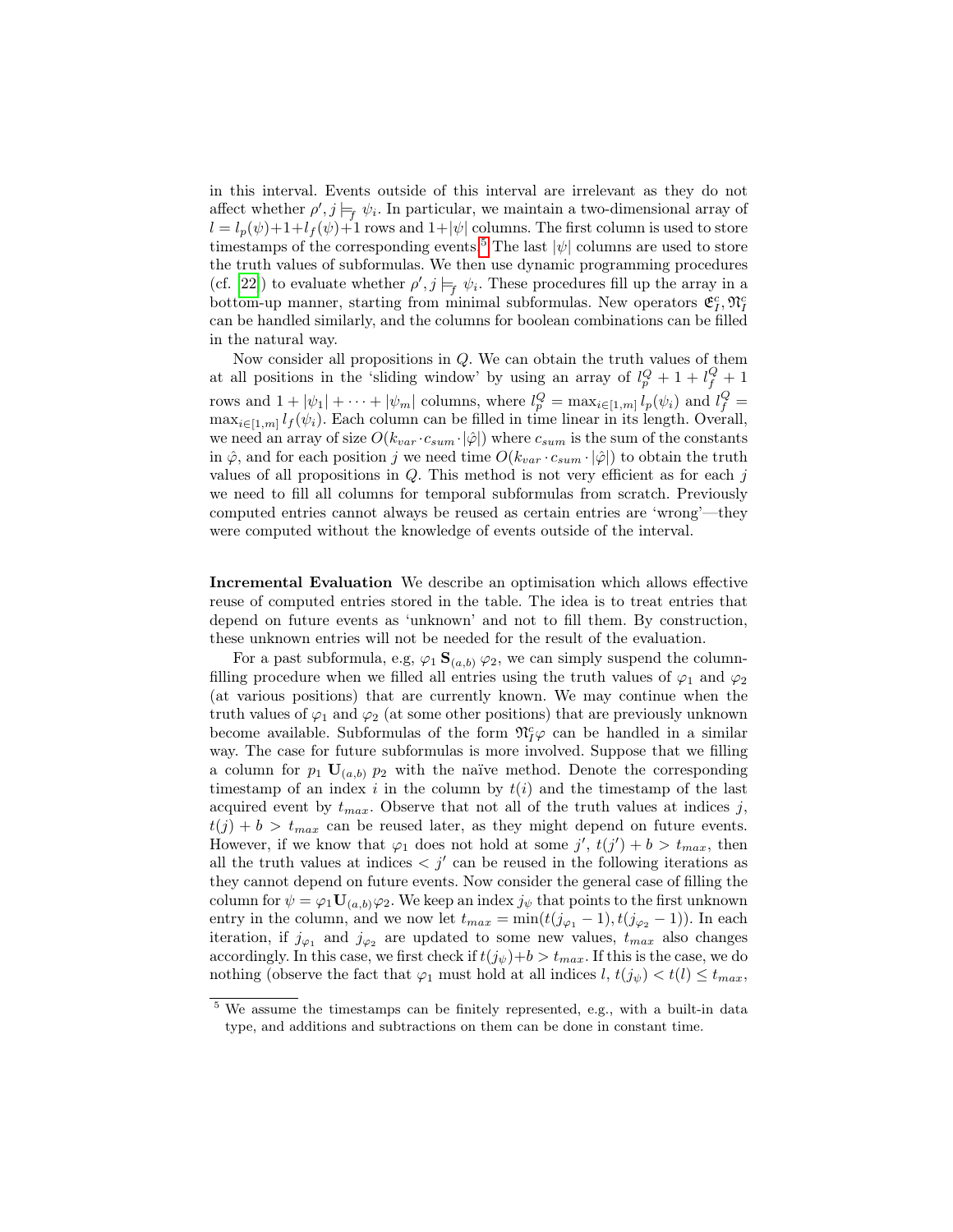thus the truth value at  $j_{\psi}$  must remain unknown). Otherwise we find the least index  $l' > j_{\psi}$  such that  $t(l') + b > t_{max}$ . Additionally, we check if all truth values of  $\varphi_1$  between  $t_{max}$  and  $t_{max}^{old}$  are **true**, starting from  $t_{max}$ . If  $\varphi_1$  is not satisfied at some position j' then start filling at  $\max(l', j') - 1$ . Otherwise we start filling from  $l' - 1$ . Note that we still make use of the truth values of  $\varphi_1$  and  $\varphi_2$  up to  $t_{max}$ .

Observe that we can use a variable to keep track of the least index  $l' > j_{\psi}$ such that  $t(l') + b > t_{max}$  instead of finding it each time since it increases monotonically. Also we can keep track of the greatest index where  $\varphi_2$  holds. With these variables, we can easily make the extra 'sweeping' happen only twice (once for  $\varphi_1$  and once for  $\varphi_2$ ) over newly acquired truth values. Also observe that the truth value of a subformula at a certain position will be filled only once. These observations imply that each entry in the array can be filled in amortised constant time. Similar ideas work for subformulas of the form  $\mathfrak{C}^c_I \varphi$ . Assuming that each step of an deterministic automaton takes constant time, we can state the following theorem.

**Theorem 2.** For a formula  $\varphi$  and an infinite timed word of bounded variability  $k_{var}$ , our online monitoring procedure requires two DFAs of size  $2^{2^{O(|\Phi|)}}$ , an array of size  $O(k_{var} \cdot c_{sum} \cdot |\hat{\varphi}|)$  where  $c_{sum}$  is the sum of the constants in  $\hat{\varphi}$ , and amortised time  $O(|\hat{\varphi}|)$  per event.

#### 5.3 Correctness

One may think of the monitoring process on an infinite timed word  $\rho \in T\varSigma_{P}^{\omega}$  as continuously extending a corresponding finite timed word  $\rho' \in T\mathcal{Z}_Q^*$ . Suppose that, instead of  $\mathcal{D}_{good}$  and  $\mathcal{D}_{bad}$ , we now execute a deterministic  $\omega$ -automaton  $\mathcal{D}_{\Phi}$  such that  $\mathcal{L}(\mathcal{D}_{\Phi}) = \mathcal{L}(\Phi)$ . Since we are implicitly ensuring that the truth values of propositions in  $Q$  are valid along the way, it is easy to see that the corresponding run on  $\mathcal{D}_{\Phi}$  will be accepting iff  $\rho \models \varphi$ . However, for the purpose of online monitoring, we will be more interested in deciding whether  $\rho \models \varphi$  given only a finite prefix of  $\rho$ . In this subsection we show that our approach is both sound and complete for detecting informative prefixes.

The following proposition is immediate since three views of the truncated semantics coincide in this case.

**Proposition 8.** For a bounded formula  $\psi$ , a finite timed word  $\rho = (\sigma, \tau)$  and a position  $1 \leq i \leq |\rho|$  such that  $\tau_i + fr(\psi) \leq \tau_{|\rho|}$  and  $\tau_i - pr(\psi) \geq 0$ , we have

<span id="page-12-0"></span>
$$
\rho, i \models_f^+ \psi \leftrightarrow \rho, i \models_f \psi \leftrightarrow \rho, i \models_f^- \psi.
$$

The following lemma implies that the rewriting process outlined in Section [4](#page-6-0) preserves the 'informativeness' of prefixes.

**Lemma 1.** For a formula  $\varphi$ , let  $\varphi'$  be the formula obtained after applying one of the rewriting rules in Section  $\lambda$  on some of its subformula. We have

$$
\rho \models_f^+ \varphi \leftrightarrow \rho \models_f^+ \varphi' \text{ and } \rho \models_f^- \varphi \leftrightarrow \rho \models_f^- \varphi'.
$$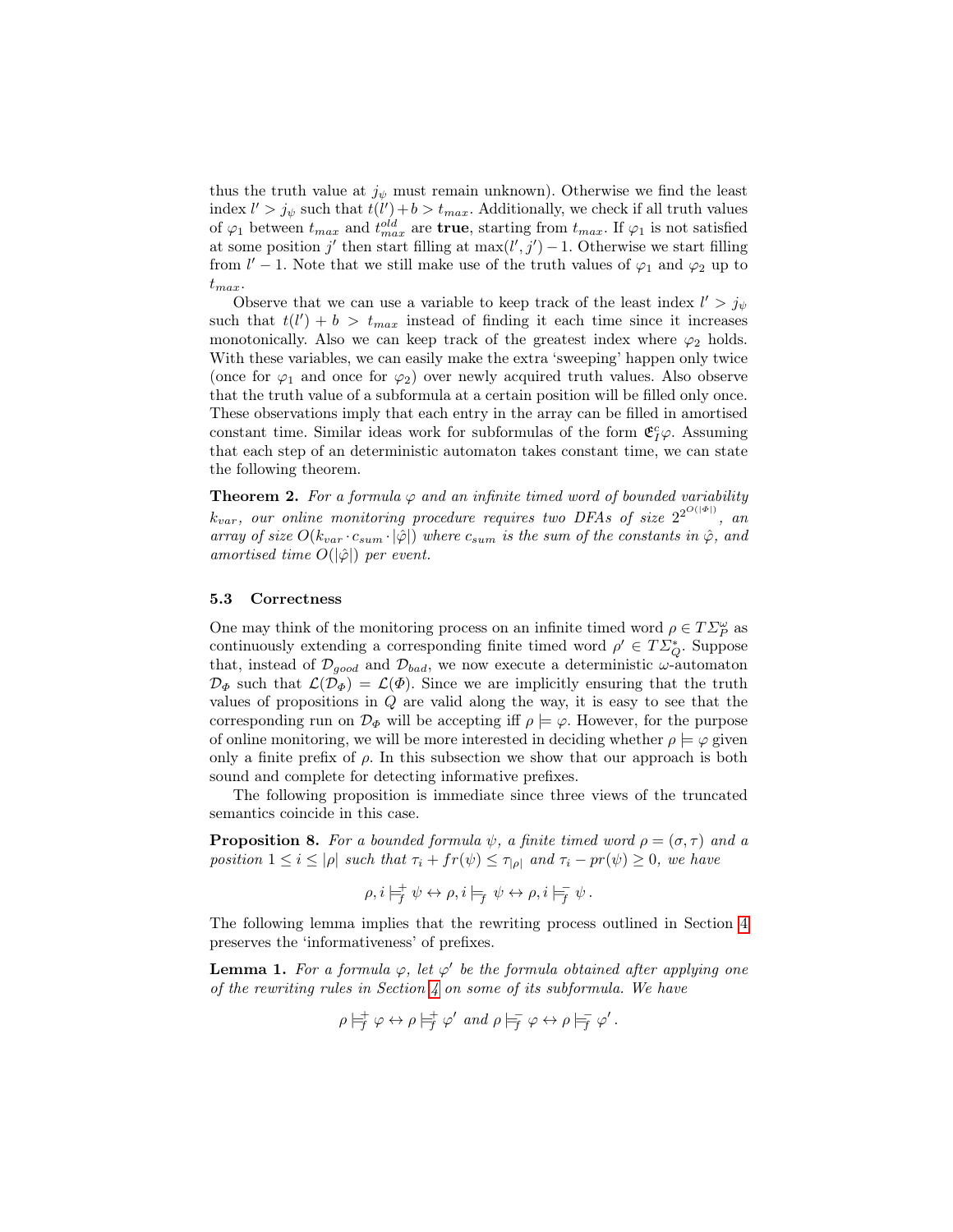*Proof.* See Appendix [B.](#page-20-0)  $\Box$ 

Given the lemma above, we can state the following theorem.

**Theorem 3.** The set of informative good prefixes of  $\varphi$  coincides with the set of informative good prefixes of  $\hat{\varphi}$ . Same for informative bad prefixes.

Now we state the main result of the paper in the following two theorems.

Theorem 4 (Soundness). In our procedure, if we ever reach an accepting state of  $\mathcal{D}_{good}$  ( $\mathcal{D}_{bad}$ ) over a finite word  $u \in \Sigma_Q^*$ , then the finite timed word  $\rho \in T\mathcal{D}_P^*$ that we have read must be an informative good (bad) prefix for  $\varphi$ .

*Proof.* For such u and the corresponding  $\rho$  (note that  $|u| \leq |\rho|$ ),

$$
\forall i \in [1,|u|] \left( (u,i \not \models_{\!\!\! f}^{\!\!\!\!\!\!\! f} \ \theta \rightarrow \rho, i \not \models_{\!\!\! f}^{\!\!\!\!\! f} \ \vartheta) \land (u,i \not \models_{\!\!\! f}^{\!\!\!\!\! \vdash} \theta \rightarrow \rho, i \not \models_{\!\!\! f}^{\!\!\!\! \vdash} \vartheta) \right)
$$

where  $\Theta$  is a subformula of  $\Phi$  and  $\vartheta = \Theta(\psi_1, \dots, \psi_m)$ . This can easily be proved by structural induction. If u is accepted by  $\mathcal{D}_{good}$ , we have  $u\vert \equiv f \Phi$  by construction. By the above we have  $\rho \models_f^+ \Phi(\psi_1, \ldots, \psi_m)$ , as desired. The case for  $\mathcal{D}_{bad}$  is symmetric.  $\Box$ 

Theorem 5 (Completeness). Whenever we read an informative good (bad) prefix  $\rho = (\sigma, \tau)$  for  $\varphi$ ,  $\mathcal{D}_{good}$  ( $\mathcal{D}_{bad}$ ) must eventually reach an accepting state.

*Proof.* For the finite word u' obtained a bit later with  $|u'| = |\rho|$ ,

$$
\forall i \in [1,|u'|] \left( (\rho, i \models_{f}^{+} \vartheta \to u', i \models_{f}^{+} \Theta) \wedge (\rho, i \not \models_{f}^{-} \vartheta \to u', i \not \models_{f}^{-} \Theta) \right)
$$

where  $\Theta$  is a subformula of  $\Phi$  and  $\vartheta = \Theta(\psi_1, \dots, \psi_m)$ . Again, this can be proved by structural induction (the base step holds by Proposition [4\)](#page-6-1). The theorem  $\Box$  follows.

<span id="page-13-1"></span>Remark 1. As pointed out in Example [1,](#page-5-2) is possible that some of the bad prefixes for  $\varphi$  are not informative. To avoid such a situation, we can impose certain syntactic restrictions on  $\varphi$ . For example, it can be shown that all bad prefixes of Safety-MTL [\[24\]](#page-15-14) formulas will inevitably be extended to informative bad pre-fixes.<sup>[6](#page-13-0)</sup>

### 6 Conclusion

We have given an efficient online monitoring procedure for  $MTL[U, S, \mathfrak{E}, \mathfrak{N}]$ , the extension of  $MTL[U, S]$  with the new modalities. Along the way, we also obtain a new proof that  $MTL[U, S]$  is not expressively complete for  $FO[\langle, +\mathbb{Q}]$  in the pointwise semantics, in contrast to the situation in the continuous semantics. In

<span id="page-13-0"></span><sup>&</sup>lt;sup>6</sup> In the words of Kupferman and Vardi [\[17\]](#page-15-2), all Safety-MTL properties are either intentionally safe or accidentally safe.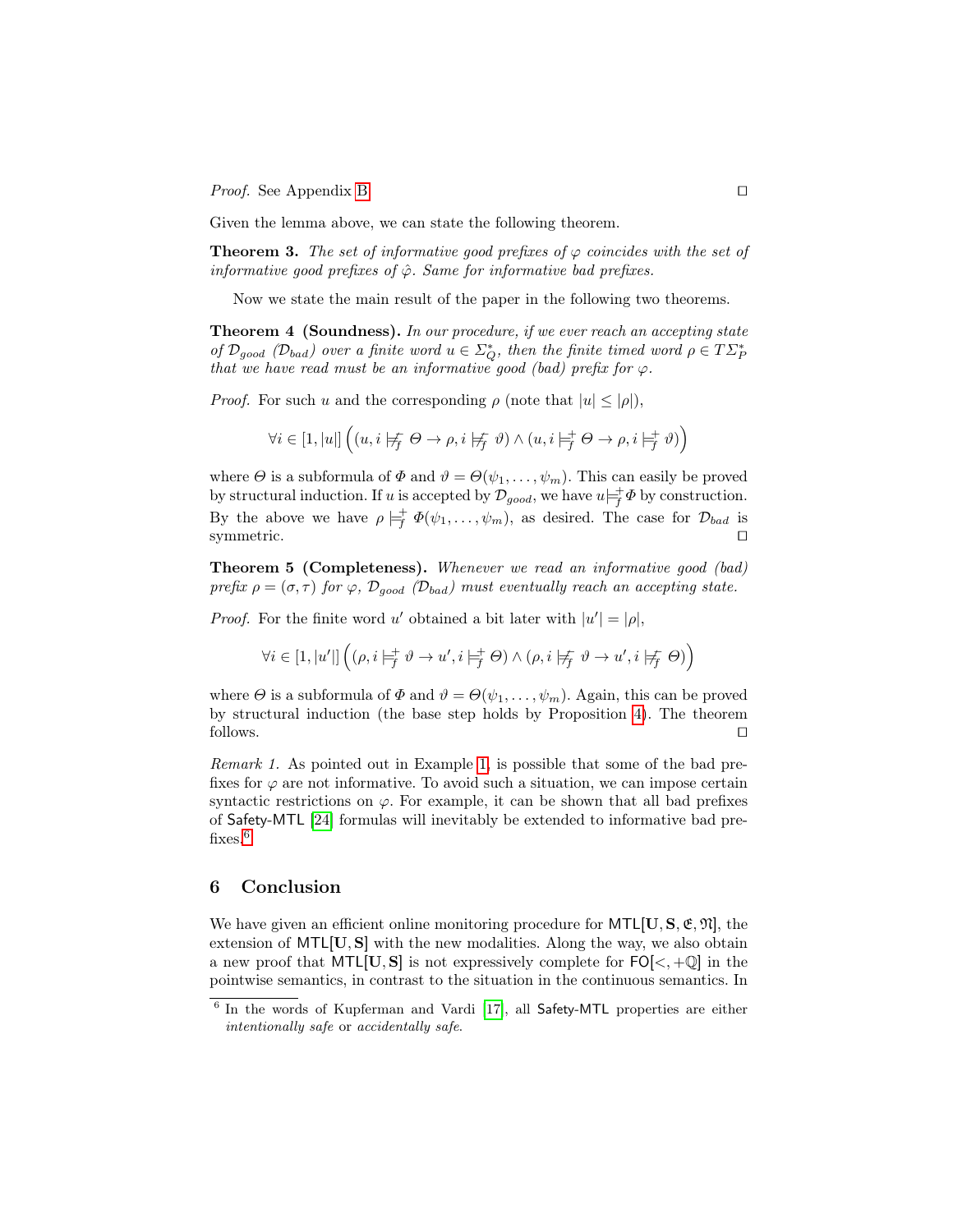particular, we have introduced two new families of first-order definable modalities  $\mathfrak{E}^c_I, \mathfrak{N}^c_I$  that strictly increase the expressiveness of MTL[U, S].

Our procedure detects all informative prefixes for the input formula. It works by rewriting the input  $MTL[U, S, \mathfrak{E}, \mathfrak{N}]$  formula into an  $LTL[U, S]$  formula over a set of bounded  $MTL[U, S, \mathfrak{E}, \mathfrak{N}]$  atoms. The former is converted into a deterministic (untimed) automaton, while the truth values of the latter are maintained by dynamic programming. Crucially we circumvent the potentially delicate issue of translating  $MTL[U, S, \mathfrak{E}, \mathfrak{N}]$  to a class of deterministic timed automata.

In the future we plan to compare the expressiveness of  $MTL[U, S, \mathfrak{E}, \mathfrak{N}]$ and FO[<, +Q]. The new modalities  $\mathfrak{C}_I^c$ ,  $\mathfrak{N}_I^c$  seem to fill a certain gap between pointwise and continuous interpretations of MTL[U, S], suggesting that their inclusion may yield expressive completeness. Indeed, we have proved recently that  $MTL[U, S, \mathfrak{E}, \mathfrak{N}]$  is expressively complete for  $FO[<, +1]$  over timed words of bounded durations [\[14\]](#page-15-9). Another possible direction for future work is to improve the monitoring procedure. For example, the dynamic programming procedures in Section [5.2](#page-10-0) can support subformulas with unbounded past. This can be exploited to use a smaller equivalent formula in place of  $\hat{\varphi}$ .

### References

- <span id="page-14-5"></span>1. Alur, R., Feder, T., Henzinger, T.: The benefits of relaxing punctuality. Journal of the ACM 43(1), 116–146 (1996)
- <span id="page-14-6"></span>2. Alur, R., Henzinger, T.: Back to the future: towards a theory of timed regular languages. In: Proceedings of FOCS 1992. pp. 177–186. IEEE Computer Society Press (1992)
- <span id="page-14-9"></span>3. Armoni, R., Korchemny, D., Tiemeyer, A., Vardi, M.Y., Zbar, Y.: Deterministic dynamic monitors for linear-time assertions. In: Proceedings of FATES/RV 2006. LNCS, vol. 4262, pp. 163–177. Springer (2006)
- <span id="page-14-1"></span>4. Baldor, K., Niu, J.: Monitoring dense-time, continuous-semantics, metric temporal logic. In: Proceedings of RV 2012. LNCS, vol. 7687, pp. 245–259. Springer (2012)
- <span id="page-14-0"></span>5. Bauer, A., Küster, J., Vegliach, G.: From propositional to first-order monitoring. In: Proceedings of RV 2013. LNCS, vol. 8174, pp. 59–75. Springer (2013)
- <span id="page-14-10"></span>6. Birget, J.C.: State-complexity of finite-state devices, state compressibility and incompressibility. Mathematical Systems Theory 26(3), 237–269 (1993)
- <span id="page-14-2"></span>7. Bouyer, P., Chevalier, F., Markey, N.: On the expressiveness of TPTL and MTL. In: Proceedings of FSTTCS 2005. LNCS, vol. 3821, pp. 432–443. Springer (2005)
- <span id="page-14-3"></span>8. Dax, C., Klaedtke, F., Lange, M.: On regular temporal logics with past. Acta Informatica 47(4), 251–277 (2010)
- <span id="page-14-7"></span>9. D'Souza, D., Matteplackel, R.: A clock-optimal hierarchical monitoring automaton construction for MITL. Tech. Rep. 2013-1, Indian Institute of Science (2013), [http:](http://www.csa.iisc.ernet.in/TR/2013/1/lics2013-tr.pdf) [//www.csa.iisc.ernet.in/TR/2013/1/lics2013-tr.pdf](http://www.csa.iisc.ernet.in/TR/2013/1/lics2013-tr.pdf)
- <span id="page-14-8"></span>10. Eisner, C., Fisman, D., Havlicek, J., Lustig, Y.: Reasoning with temporal logic on truncated paths. In: Proceedings of CAV 2003. LNCS, vol. 2725, pp. 27–39. Springer (2003)
- <span id="page-14-4"></span>11. Finkbeiner, B., Kuhtz, L.: Monitor circuits for LTL with bounded and unbounded future. In: Proceedings of RV 2009. LNCS, vol. 5779, pp. 60–75. Springer (2009)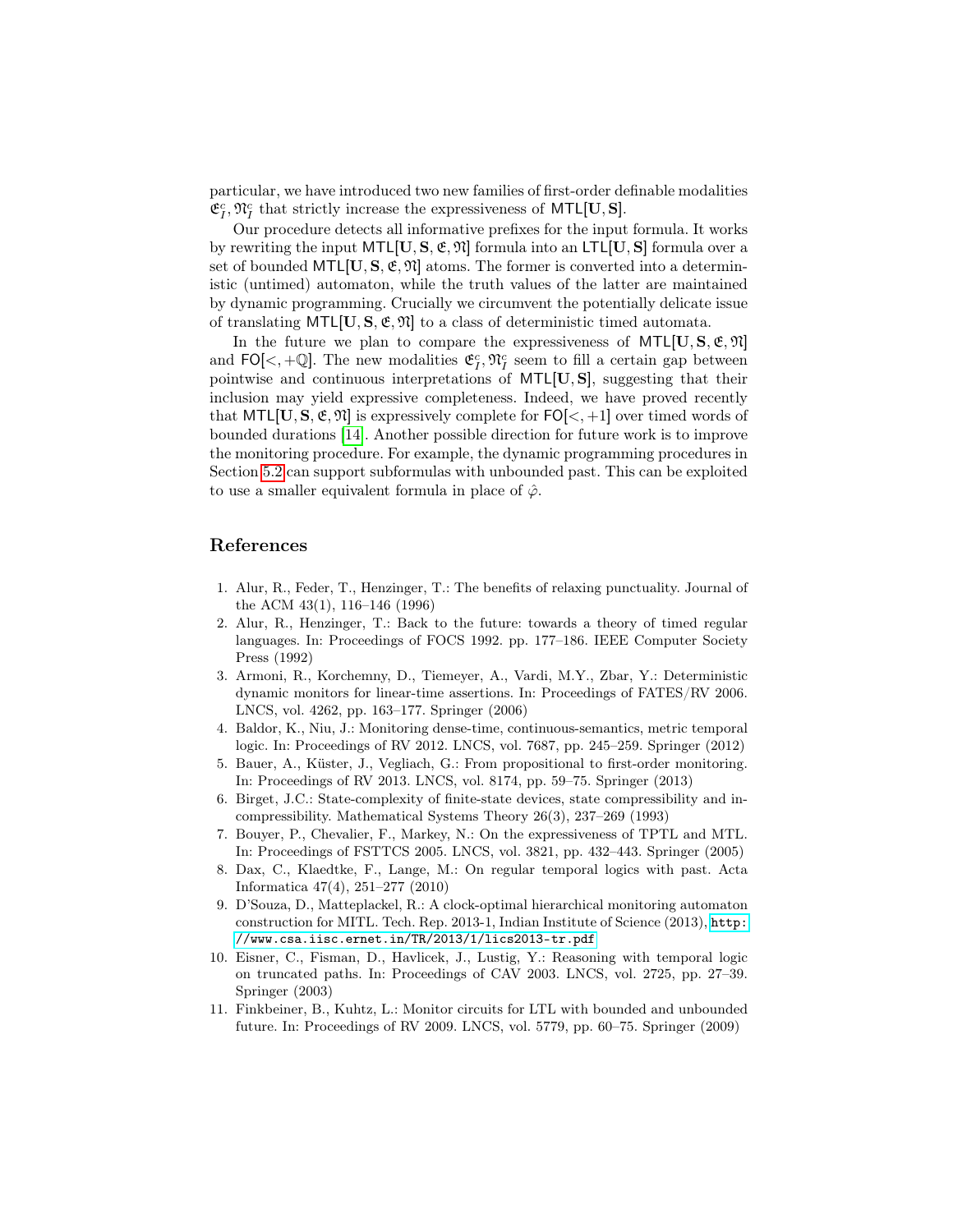- <span id="page-15-4"></span>12. Gastin, P., Oddoux, D.: LTL with past and two-way very-weak alternating automata. In: Proceedings of MFCS 2003. LNCS, vol. 2747, pp. 439–448. Springer (2003)
- <span id="page-15-11"></span>13. Geilen, M.: On the construction of monitors for temporal logic properties. Electronic Notes in Theoretical Computer Science 55(2), 181–199 (2001)
- <span id="page-15-9"></span>14. Ho, H.M., Ouaknine, J.: On the expressiveness of metric temporal logic over bounded timed words (2013), [http://www.cs.ox.ac.uk/people/hsi-ming.ho/](http://www.cs.ox.ac.uk/people/hsi-ming.ho/exp.pdf) [exp.pdf](http://www.cs.ox.ac.uk/people/hsi-ming.ho/exp.pdf), submitted.
- <span id="page-15-3"></span>15. Hunter, P., Ouaknine, J., Worrell, J.: Expressive completeness of metric temporal logic. In: Proceedings of LICS 2013. pp. 349–357. IEEE Computer Society Press (2013)
- <span id="page-15-6"></span>16. Kini, D., Krishna, S., Pandya, P.: On construction of safety signal automata for MITL[U,S] using temporal projections. In: Proceedings of FORMATS 2011. LNCS, vol. 6919, pp. 225–239. Springer (2011)
- <span id="page-15-2"></span>17. Kupferman, O., Vardi, M.Y.: Model checking of safety properties. Formal Methods in System Design 19(3), 291–314 (2001)
- <span id="page-15-0"></span>18. Leucker, M., Schallhart, C.: A brief account of runtime verification. Journal of Logic and Algebraic Programming 78(5), 293–303 (2009)
- <span id="page-15-8"></span>19. Maler, O., Nickovic, D., Pnueli, A.: Real time temporal logic: Past, present, future. In: Proceedings of FORMATS 2005. LNCS, vol. 3829, pp. 2–16. Springer (2005)
- <span id="page-15-7"></span>20. Maler, O., Nickovic, D., Pnueli, A.: From MITL to timed automata. In: Proceedings of FORMATS 2006. LNCS, vol. 4202, pp. 274–289. Springer (2006)
- <span id="page-15-10"></span>21. Manna, Z., Pnueli, A.: Temporal verification of reactive systems: safety, vol. 2. Springer (1995)
- <span id="page-15-13"></span>22. Markey, N., Raskin, J.: Model checking restricted sets of timed paths. Theoretical Computer Science 358(2-3), 273–292 (2006)
- <span id="page-15-5"></span>23. Nickovic, D., Piterman, N.: From MTL to deterministic timed automata. In: Proceedings of FORMATS 2010. LNCS, vol. 6246, pp. 152–167. Springer (2010)
- <span id="page-15-14"></span>24. Ouaknine, J., Worrell, J.: Safety metric temporal logic is fully decidable. In: Proceedings of TACAS 2006. LNCS, vol. 3920, pp. 411–425. Springer (2006)
- <span id="page-15-15"></span>25. Pandya, P.K., Shah, S.S.: On expressive powers of timed logics: Comparing boundedness, non-punctuality and deterministic freezing. In: Proceedings of CONCUR 2011. LNCS, vol. 6901, pp. 60–75. Springer (2011)
- <span id="page-15-1"></span>26. Sokolsky, O., Havelund, K., Lee, I.: Introduction to the special section on runtime verification. International Journal on Software Tools for Technology Transfer 14(3), 243–247 (2011)
- <span id="page-15-12"></span>27. Vardi, M.Y.: An automata-theoretic approach to linear temporal logic. In: Logics for Concurrency – Structure versus Automata (8th Banff Higher Order Workshop'95). LNCS, vol. 1043, pp. 238–266. Springer (1996)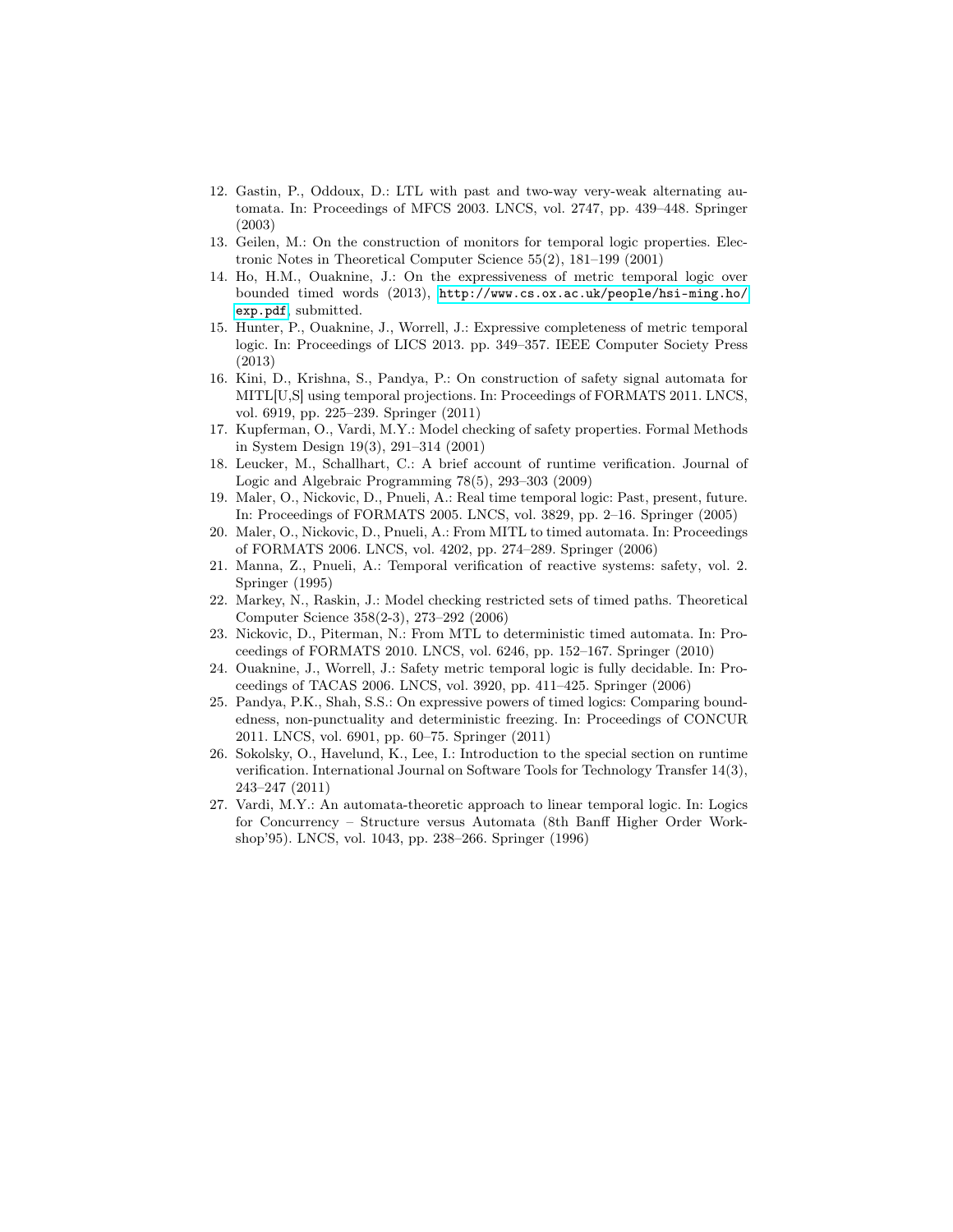### <span id="page-16-0"></span>A Proof of Proposition [1](#page-3-1)

In order to prove this proposition, we will need some extra definitions. Given a formula  $\varphi$ , we define its *granularity* g as the largest positive rational such that  $\frac{1}{g} \in \mathbb{N}_{>0}$  and all constants appear in  $\varphi$  are integer multiples of g. We then resort to a rational variant of the MTL[U, S] EF theorem (see [\[25\]](#page-15-15) for details). We write  $\rho, i \approx_n^{c,g} \rho', i'$  if for every *n*-round MTL[U, S] EF-game allowing constants  $m \cdot g \leq c \cdot g, m \in \mathbb{N}_{\geq 0}$  on  $\rho, \rho'$  that starts from configuration  $(i, i')$ , the *Duplicator* always has a winning strategy.

<span id="page-16-3"></span>**Theorem 6 ([\[25\]](#page-15-15)).** For infinite timed words  $\rho$ ,  $\rho'$  and an MTL[U, S] formula  $\varphi$ of granularity g, modal depth  $\leq n$  with largest constant  $\leq c \cdot g$ ,

$$
\rho, 1 \approx_n^{c,g} \rho', 1 \text{ implies } \rho \models \varphi \leftrightarrow \rho' \models \varphi.
$$

We will construct two families of infinite timed words  $(M_{n,c,q})$  and  $(N_{n,c,g})$ that are indistinguishable by  $MTL[U, S]$  formulas of granularity  $g$ , modal depth  $\leq n$  with all constants  $\leq c \cdot g$ .

Fix some  $n, c \in \mathbb{N}_{\geq 0}$  and  $g \in \mathbb{Q}_{>0}$  (wlog. we assume  $g < \delta$  and  $g < \frac{1}{5}$ ). Let c' be the least integer greater than  $\frac{1-g}{1-2g} \cdot (c+3) + 1$  and pick  $\epsilon < \frac{g}{\frac{1}{g}-1}$ . A sequence of 'empty' events (in which none of  $p_1, p_2$  hold) starts at time 0 and is equally separated by g. After the last empty event at  $c \cdot g$ , a number of overlapping segments start at time  $(c + 1) \cdot g$ . Each segment consists of a  $p_1$ event and a  $p_2$ -event. If the  $p_1$ -event in the  $i<sup>th</sup>$  segment is at, say, t, then its  $p_2$ -event is at  $t + 2g + \frac{i}{3 \cdot n \cdot c' + 3} \cdot \epsilon$  (see Figure [1\)](#page-17-0). All  $p_1$ -events in neighbouring segments are separated by  $g - \frac{g}{\frac{1}{g}-1}$ . We put a total of  $2 \cdot n \cdot c' + 1$  segments.<sup>[7](#page-16-1)</sup> Then an infinite sequence of empty events, equally separated by  $g$ , starts at  $g$ after the  $p_2$ -event in the last segment. The only difference of the constructed timed words  $M_{n,c,g}, N_{n,c,g}$  lies in the middle (i.e.,  $(n \cdot c' + 1)^{th}$ ) segment. Say this segment starts at t, then in  $M_{n,c,g}$  we move the corresponding  $p_2$ -event to  $t + 2g - \frac{n \cdot c' + 1}{3 \cdot n \cdot c' + 3} \cdot \epsilon$  instead. For convenience, we denote this pair of events in  $M_{n,c,g}$  and  $N_{n,c,g}$  by x and y and write their corresponding timestamps as  $t_x$ and  $t<sub>y</sub>$  (see Figure [2\)](#page-17-1). It is easy to see that no  $p<sub>2</sub>$ -event has distance an integer multiple of g to some other  $p_1$ -event or  $p_2$ -event. This completes our description of the construction of  $(M_{n,c,g})$  and  $(N_{n,c,g})$ .

We say a configuration  $(i, j)$  is *identical* if  $i = j$ . For a position  $i \geq 1$ ,  $seg(i)$  indicates to which segment the  $i<sup>th</sup>$  event belongs. For convenience we define  $seg(i) = 0$  if the i<sup>th</sup> event is empty. Let  $(i_r, j_r)$  be the configuration at the beginning of round  $r$ . We say that the *Duplicator* has followed the *copy-cat* strategy in round r if  $seg(i_{r+1}) - seg(i_r) = seg(j_{r+1}) - seg(j_r)$ .

<span id="page-16-2"></span>Proposition 9. For a previously described n-round MTL[U, S] EF game on  $M_{n,c,q}$ ,  $N_{n,c,q}$  starting from  $(1,1)$ , the Duplicator always has a winning strategy such that for each round  $0 \le r \le n$ , the  $i_r^{th}$ -event in  $M_{n,c,g}$  and the  $j_r^{th}$ -event in  $N_{n,c,q}$  satisfy the same set of propositions and

<span id="page-16-1"></span><sup>&</sup>lt;sup>7</sup> We assume  $n \cdot c' \geq \frac{1}{g} - 1$ . If this is not the case, simply put more segments.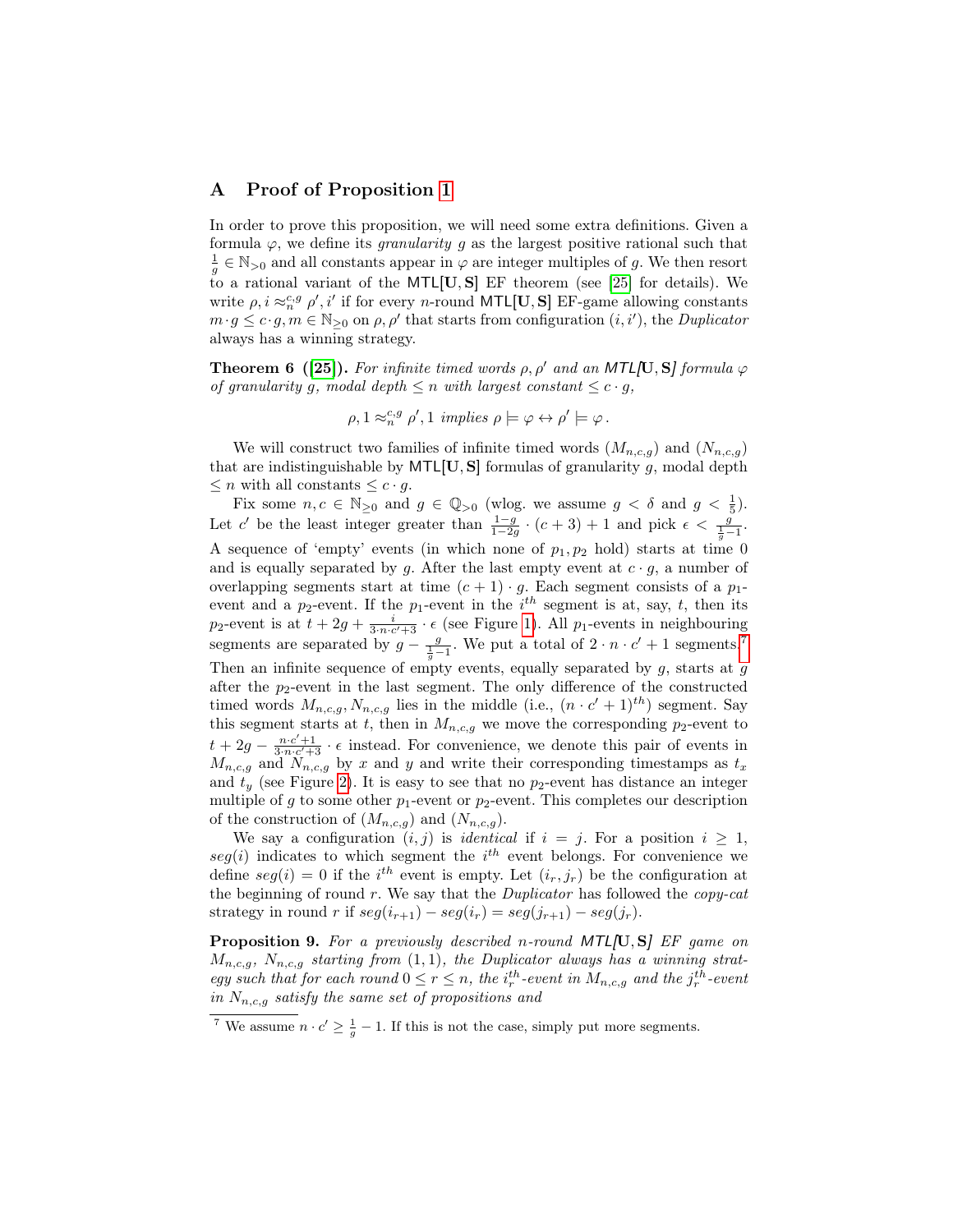

<span id="page-17-0"></span>Fig. 1. A single segment in  $N_{n,c,g}$ 



<span id="page-17-1"></span>Fig. 2. Near the middle segments in  $M_{n,c,g}$  and  $N_{n,c,g}$ 

$$
- if seg(ir) \neq seg(jr), then
$$
  
\n
$$
(n-r+1) \cdot c' - 1 < seg(ir), seg(jr) < (n+r-1) \cdot c' + 3.
$$

*Proof.* We prove the proposition by induction on r. The basic idea is to make the resulting configurations identical whenever possible. Otherwise we try to adopt the copy-cat strategy. If that is also not possible, we choose another event that satisfies the same propositions. In the following, we refer to the timed word that the Spoiler first chooses as  $\rho^s = (\sigma^s, \tau^s)$   $(\rho^d = (\sigma^d, \tau^d)$  for that of the Duplicator).

- Base step. The proposition holds trivially for  $(i_0, j_0) = (1, 1)$ .
- Induction step. Suppose the claim holds for  $r < n$ . We prove it also holds for  $r + 1$ .
	- $(i_r, j_r) = (1, 1)$ : Since all segments happen at time  $>c \cdot g$ , the *Duplicator* can always make  $(i_{r+1}, j_{r+1})$  an identical configuration.
	- $(i_r, j_r) \neq (1, 1)$  is identical:

We may assume  $r > 0$  and thus  $n > 0$ . Observe that any two  $p_1$ -events that are  $m \cdot (\frac{1}{g} - 1)$  segments away are separated by  $m \cdot (1-2g)$ , which is an integer multiple of  $g$ . More specifically, those  $p_1$ -events whose distances to  $t_m$  are multiples of g will also have distances to  $t_l$  which are multiples of g. Consider the following cases:

 $*(i_r, j_r)$  both correspond to empty events and the *Spoiler* chooses event  $x$  or event  $y$ . However, the least distance between such a pair  $(i_r, j_r)$  and either event x or y is larger than  $g + n \cdot c' \cdot (g - \frac{g}{\frac{1}{g} - 1}) +$  $2g - \frac{g}{\frac{1}{g}-1} > c \cdot g$ , which implies that the *Duplicator* can always make  $(i_{r+1}, j_{r+1})$  identical.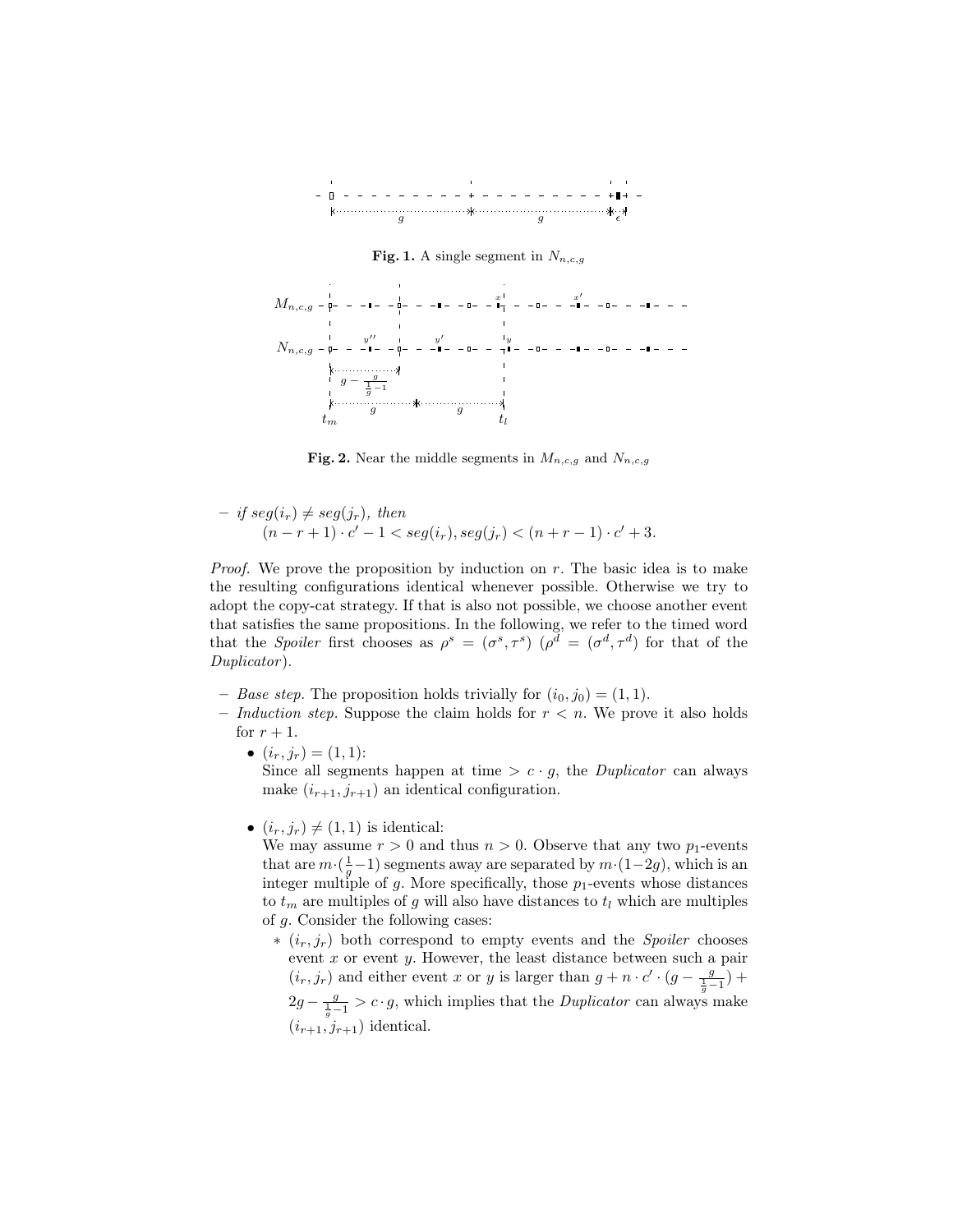- $*(i_r, j_r)$  both correspond to  $p_1$ -events and the *Spoiler* chooses (say)  $i'_r = x$ . The Duplicator may either choose  $j'_r = y$  (then the Duplicator can surely make  $(i_{r+1}, j_{r+1})$  identical later) or if that is not possible, choose event  $j'_r = y'$ . In the latter case, if the *Spoiler* plays **F**-part, it is obvious that the resulting configuration  $(i_{r+1}, j_{r+1})$  would satisfy the claim. If she plays U-part, the Duplicator may either make  $(i_{r+1}, j_{r+1})$  identical or  $seg(j_{r+1}) - seg(i_{r+1}) = -1$ . In this latter case it is clear that the claim still holds  $(\text{seg}(i_{r+1}) = n \cdot c' + 2 \text{ or }$  $seg(i_{r+1}) = n \cdot c' + 4$ ). Notice that the assumption  $g < \frac{1}{5}$  is crucial for the U-part (consider, e.g.,  $g = \frac{1}{5}$  and  $\tau_{i_r}^s = \tau_{j_r}^d = t_l + g$ ).
- $*(i_r, j_r)$  corresponds to  $p_2$ -events except x and y, and the Spoiler chooses, say, event  $i'_r = x$ . The reasoning is exactly similar to the case above.
- $*(i_r, j_r)$  corresponds to events x and y. If the *Spoiler* chooses some event z and forces the Duplicator not to choose the corresponding event but another one in a neighbouring segment, then that event z must be less than  $(c + 1) \cdot g$  away from  $t_l$ . If it happens before  $t_l$ , then  $t_m$  would have distance  $\lt (c-1) \cdot g$  to it. If it happens after  $t_l$ , then  $t_m$  would be  $\lt (c+3) \cdot g$  away from it. Assume that z happens before  $t_l$ . If z is a  $p_1$ -event, we divide  $(c-1) \cdot g$  by  $(g - \frac{g}{\frac{1}{g}-1})$  to obtain  $\frac{1-g}{1-2g} \cdot (c-1) > |seg(z) - seg(i_r)|$  where  $seg(i_r) = n \cdot c' + 1$ . Observe that the  $p_1$ -event  $z'$  that the *Duplicator* chooses as the response will be at most one more segment away. Then the claim holds regardless of the *Spoiler* plays **F**-part or U-part (may cause a drift of two more segments) later. If z is a  $p_2$ -event, observe that its corresponding  $p_1$ -event in the same segment must be at less than  $2g + \frac{g}{\frac{1}{g}-1}$  $3 \cdot (g - \frac{g}{\frac{1}{g}-1})$  away from z. Add this to  $(c-1) \cdot g$  and divide the result by  $(g - \frac{g}{\frac{1}{g}-1})$  gives  $\frac{1-g}{1-2g} \cdot (c-1) + 3 < \frac{1-g}{1-2g} \cdot (c+2)$ . Again, the  $p_2$ -event  $z^{\prime}$  that the *Duplicator* chooses will at most one more segment away. The case for z happens after  $t_l$  is similar.
- $(i_r, j_r)$  is not identical:
	- We claim that no matter how the Spoiler plays, the Duplicator can always either make  $(i_{r+1}, j_{r+1})$  identical or, ensure that  $(i_{r+1}, j_{r+1})$  has not moved towards the nearest end by  $\geq c'$  segments. In the latter case the claim holds by IH. Note that we cannot always follow the copycat strategy. In the following, we would assume that the *Spoiler* always chooses some event that is more than two events away from the current event, e.g.,  $j'_r > j_r + 2$ . If  $j'_r \leq j_r + 2$ , it is easy to see that the *Duplicator* can simply choose  $i'_r = i_r + (j'_r - j_r)$ .

Assume that  $(i_r, j_r)$  corresponds to a pair of  $p_1$ -events and wlog. assume that the *Spoiler* chooses a position  $j'_r$  such that  $j'_r > j_r$ . If the *Duplicator* can choose  $i'_r$  such that  $i'_r = j'_r$  and  $i'_r \neq i_r + 1$ , the *Duplicator* chooses  $i'_r = j'_r$ . Then, if the *Spoiler* plays **F**-part, it is immediate that  $i_{r+1}$  =  $j_{r+1}$ . If the *Spoiler* plays U-part, then the *Duplicator* makes  $i_{r+1} = j_{r+1}$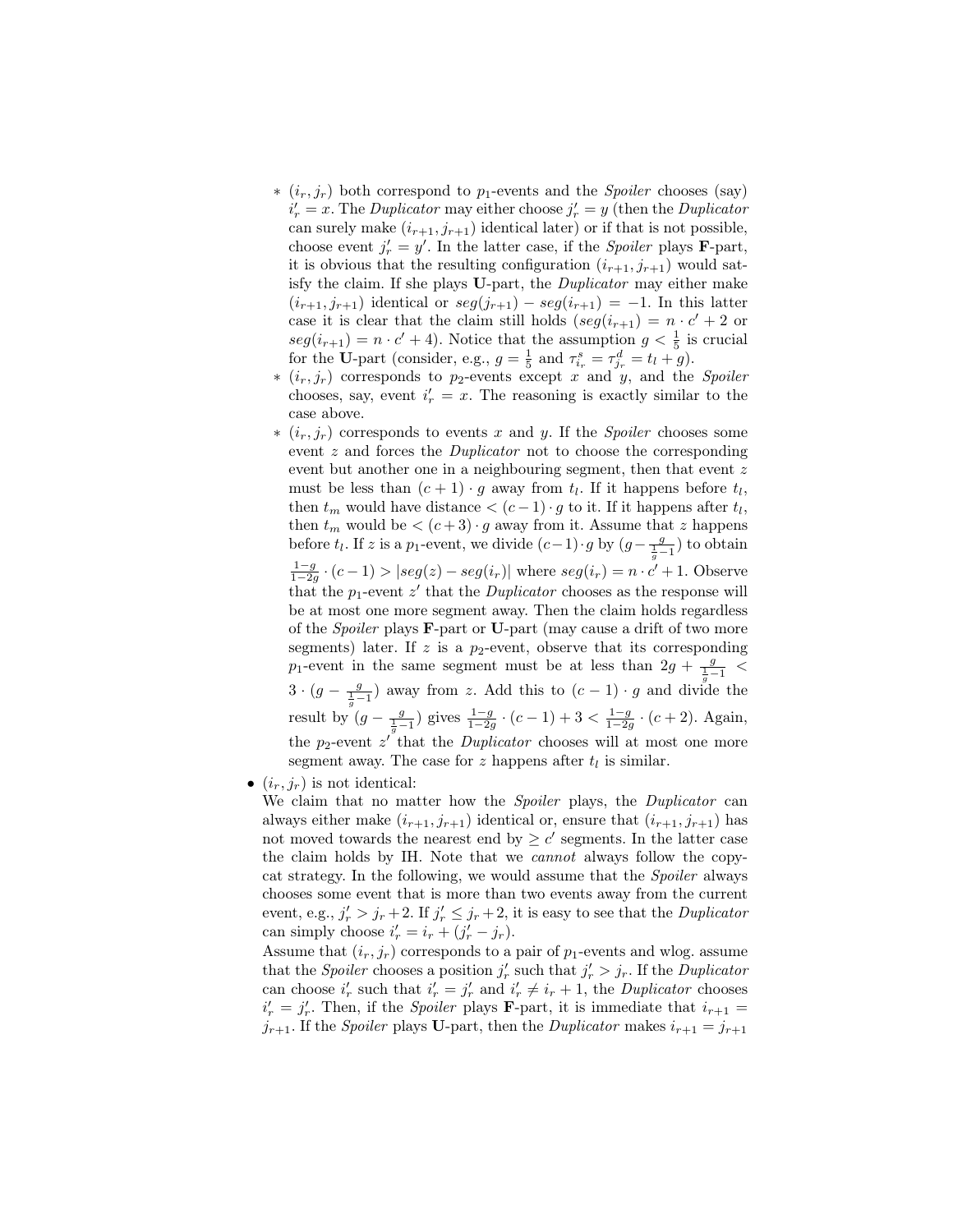whenever possible. Otherwise, for example, if  $i_r < j_r$  and the *Spoiler* chooses some  $p_1$ -event in  $(\tau_{i_r}^d, \tau_{j_r}^d)$  as  $i_{r+1}$ , then the *Duplicator* chooses  $j_{r+1} = j_r + 2$ . Observe that  $i_{r+1}$  has moved towards  $j_r$  (and away from the nearest end). The claim holds by IH. If the Duplicator cannot choose  $i'_r$  such that  $i'_r = j'_r$ , or she can but  $i'_r = i_r + 1$  prevents her from doing so, consider the following cases:

- \* the Duplicator can choose  $i'_r$  such that  $i'_r = i_r + (j'_r j_r)$ : If the Duplicator cannot choose  $i'_r = j'_r$ , then the Duplicator chooses  $i'_r =$  $i_r + (j'_r - j_r)$ . As before, we know that  $\tau_{j'_r}^s < \tau_{j_r}^s + (c+1) \cdot g$ . It is easy to see that  $seg(i_{r+1}) - seg(i_r) < c'$  and  $seg(j_{r+1}) - seg(j_r) < c'$ , and hence the claim holds by IH. If the Duplicator can indeed choose  $i'_r = j'_r$  but  $i'_r = i_r + 1$ , then the *Duplicator* chooses  $i'_r = i_r + 3$ . It is easy to see that the claim holds by IH.
- \* the *Duplicator* cannot choose  $i'_r$  such that  $i'_r = i_r + (j'_r j_r)$ : This can only happen when  $j'_r$  corresponds to a  $p_2$ -event. Observe that all p<sub>1</sub>-events in neighbouring segments are separated by  $g - \frac{g}{\frac{1}{g}-1}$ . The implication is that there exists t such that  $t - \tau_{j_r}^s = m \cdot g = m' \cdot \frac{g}{\frac{1}{g} - 1}$ for some  $m, m' \in \mathbb{N}_{>0}$ , and there exists  $|k_1|, |k_2| < 1$ ,  $k_1, k_2 \neq 0$  such that  $t - \tau_{j_r}^s$  lies between
	- $\cdot \tau_{j'_r}^s \tau_{j_r}^s = m_1 \cdot \frac{g}{\frac{1}{g}-1} + k_1 \cdot \epsilon, m_1 \in \mathbb{N}_{>0}$

 $\cdot \tau^d_{i_r+(j'_r-j_r)} - \tau^d_{i_r} = m_2 \cdot \frac{g}{\frac{1}{g}-1} + k_2 \cdot \epsilon, m_2 \in \mathbb{N}_{>0}.$ 

It is obvious that  $m_1 = m_2$ . If  $k_1 \cdot k_2 > 0$ , since there is no integer multiple of  $\frac{g}{\frac{1}{g}-1}$  that lies between, e.g.,  $m' \cdot \frac{g}{\frac{1}{g}-1}$  and  $(m'+1) \cdot \frac{g}{\frac{1}{g}-1}$ , this is a contradiction. If  $k_1 \cdot k_2 < 0$ , we must have  $m' = m_1 = m_2$ . This only happens when  $i_r + (j'_r - j_r)$  in  $\rho^d$  corresponds to event x. In this case, the Duplicator chooses the corresponding event in a neighbouring segment. For example, if  $(i_r, j_r)$  corresponds to a pair of  $p_1$ -events,  $seg(i_r) = n \cdot c' + 1, seg(j_r) = n \cdot c', I = (2g, 3g)$  and  $j'_r = y'$ , then the *Duplicator* chooses  $i'_r = x'$ . Now if the *Spoiler* plays **F**-part, since we know that  $\tau_{j'_r}^s < \tau_{j_r}^s + (c+1) \cdot g$ , the claim holds. If the Spoiler plays U-part, e.g., in the fore-mentioned example, the Spoiler chooses  $i_{r+1} = x$ , then the *Duplicator* chooses  $j_{r+1} = y''$ . We see that the claim also holds.

Now assume that  $(i_r, j_r)$  corresponds to a pair of  $p_2$ -events and wlog. assume that the *Spoiler* chooses a position  $j'_r$  such that  $j'_r < j_r$ . Most cases can be argued in very similar ways. We consider the situation when the *Duplicator* cannot choose  $i'_r$  such that  $i'_r = i_r + (j'_r - j_r)$ . If  $j'_r$  corresponds to a  $p_1$ -event then the argument is exactly similar to above. Otherwise if  $j'_r$  corresponds to a  $p_2$ -event, observe the fact that all  $p_2$ -events in neighbouring segments, except  $x$ , are separated by  $g-\frac{g}{\frac{1}{g}-1}+\frac{1}{3\cdot n\cdot c'+3}\cdot\epsilon$ . By a similar argument, if  $k_1\cdot k_2 < 0$ , the *Duplicator* chooses the corresponding event in a neighbouring segment. It can be argued in the same way that the claims holds regardless of the Spoiler plays F-part or U-part later.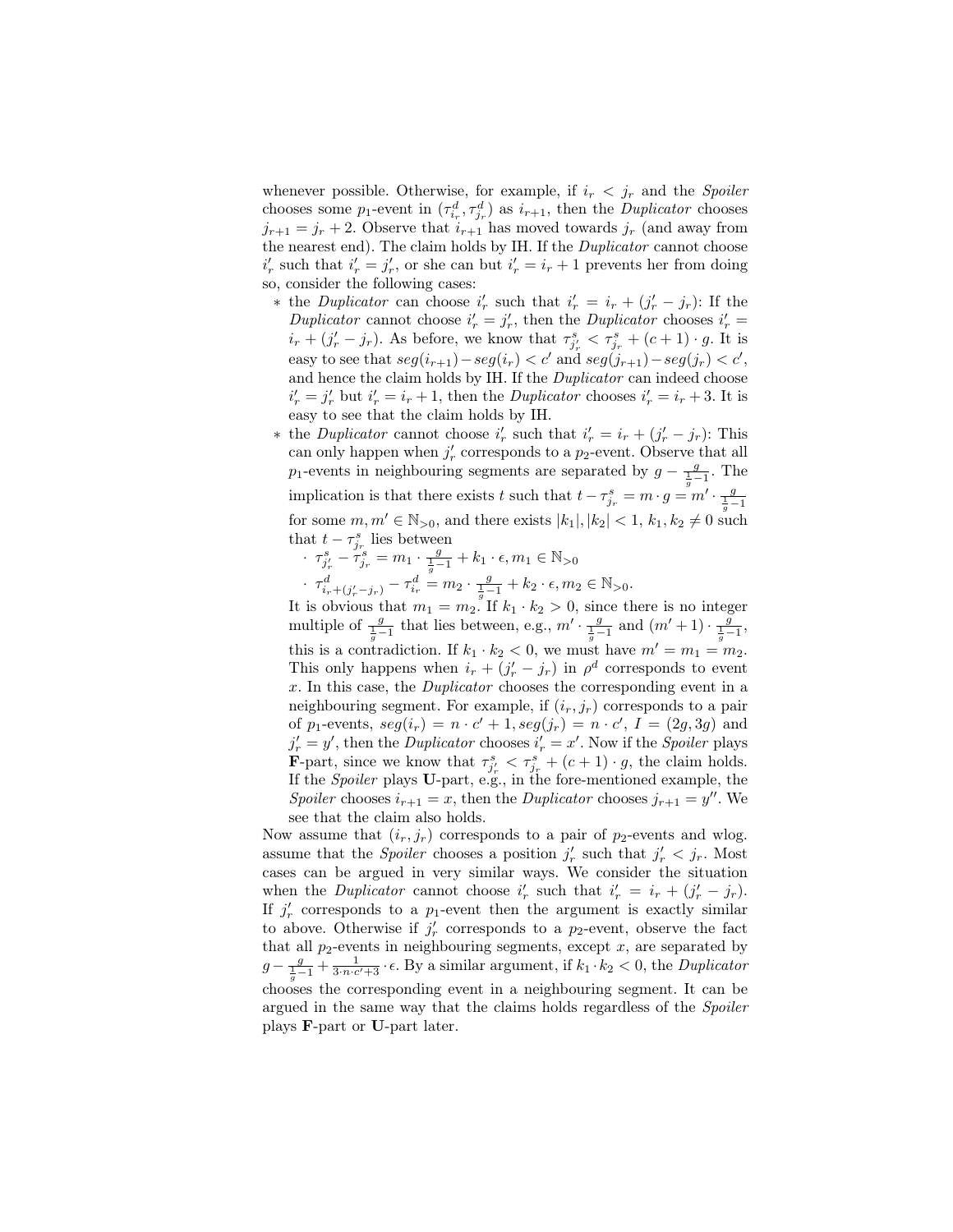**Proposition 10.** For a given MTL[U, S] formula  $\varphi$  of granularity g, modal depth n with largest constant  $c \cdot g$ , the constructed timed words  $M_{n,c,g}$ ,  $N_{n,c,g}$ satisfy

$$
M_{n,c,g} \models \varphi \leftrightarrow N_{n,c,g} \models \varphi,
$$

while

$$
M_{n,c,g} \models \mathbf{F}(p_1 \wedge \mathfrak{E}_{(1,2)}^1 p_1) \text{ and } N_{n,c,g} \not\models \mathbf{F}(p_1 \wedge \mathfrak{E}_{(1,2)}^1 p_1).
$$

*Proof.* Observe that for each  $p_1$ -event in  $N_{n,c,g}$ , the first point in  $(1, 2)$  may only be an empty event or a  $p_2$ -event that is  $\frac{1}{g} - 1$  segments later. In  $M_{n,c,g}$ , there will be a  $p_1$ -event in  $(1, 2)$  from some  $p_1$ -event. The rest follows from Proposition [9](#page-16-2) and Theorem [6.](#page-16-3)  $\Box$ 

### <span id="page-20-0"></span>B Proof of Lemma [1](#page-12-0)

Proof. Since the satisfaction relations are defined inductively, we can work directly on the relevant subformula. We would like to prove that for a finite timed word  $\rho$  and a position i in  $\rho$ ,

$$
\rho, i \models_f^+ \phi \leftrightarrow \rho, i \models_f^+ \phi' \text{ and } \rho, i \models_f^- \phi \leftrightarrow \rho, i \models_f^- \phi'
$$

where  $\phi \leftrightarrow \phi'$  matches one of the rules in Section [4.](#page-6-0) It is easy to see that the usual rules used to push negations or switch between modalities and their duals, e.g.,  $G_I\varphi \leftrightarrow \neg F_I\neg \varphi$ , do not affect the informativeness of prefixes. For a group of similar rules we will only prove a representative one, as the proof for others follow similarly. In the following we let the LHS be  $\phi$  and RHS be  $\phi'$ .

- $-\varphi_1 \, \mathbf{U}_{(a,\infty)}\, \varphi_2 \leftrightarrow \varphi_1 \, \mathbf{U}\, \varphi_2 \wedge \big(\mathbf{F}_{(0,a]}\mathbf{true}\to \mathbf{G}_{(0,a]}(\varphi_1 \wedge \varphi_1 \, \mathbf{U}\, \varphi_2)\big)\colon$ 
	- $\rho, i \models_f^+ \phi \leftrightarrow \rho, i \models_f^+ \phi'$ :

Assume  $\rho, i \models^{\dagger}_{f} \phi$ . By definition we have  $\rho, i \models^{\dagger}_{f} \varphi_1 \mathbf{U} \varphi_2$ . If there is no event in  $(\tau_i, \tau_i + a]$ , since there must be an event in  $(\tau_i + a, \tau_{|\rho|}], \rho \models_F^{\equiv} \mathbf{F}_{(0,a]}$ true cannot hold and we are done. If there are events in  $(\tau_i, \tau_i + a]$ , then for all j such that  $\tau_j-\tau_i\in(0,a]$  we have  $\rho, j\not\models_f^-\neg\varphi_1$ . Also for all such j we have  $\rho, j \not\models_f \neg \varphi_1 \mathbf{U} \varphi_2$  since it is obvious that  $\rho, j \models_f^+ \varphi_1 \mathbf{U} \varphi_2$ . For the other direction, if  $\rho, i \models^{\dagger}_{\vec{f}} \varphi_1 \mathbf{U} \varphi_2$  because of a witness in  $(\tau_i + a, \tau_{|\rho|})$  then we are done. If this is not the case we must have  $\rho, i \models_F^+ \mathbf{F}_{(0,a]}$ true (since there is an event in  $(\tau_i, \tau_i + a]$ ). We then have  $\rho, i \not\models_f^{\cdot} \mathbf{F}_{(0,a]}(\neg \varphi_1 \vee \neg(\varphi_1 \mathbf{U} \varphi_2))$ (this implies  $\tau_{|\rho|} \ge a$ ). Now for all j such that  $\tau_j - \tau_i \in (0, a]$  we have  $\rho, j \models^{\dagger}_{f} \varphi_1 \text{ and } \rho, j \models^{\dagger}_{f} \varphi_1 \mathbf{U} \varphi_2 \text{, which imply } \rho, i \models^{\dagger}_{f} \phi.$ 

 $\bullet \ \rho, i \models_{f}^{\equiv} \phi \leftrightarrow \rho, i \models_{f}^{\equiv} \phi'$ :

Assume  $\rho, i|_{\overline{f}} \phi$ . This holds if there is a witness in  $(a, \infty)$  or  $\rho, i|_{\overline{f}} \mathbf{G} \varphi_1$ . In both cases we have  $\rho, i \models_f^{\pm} \varphi_1 \mathbf{U} \varphi_2$ . If there is no event in  $(\tau_i, \tau_i + a]$  then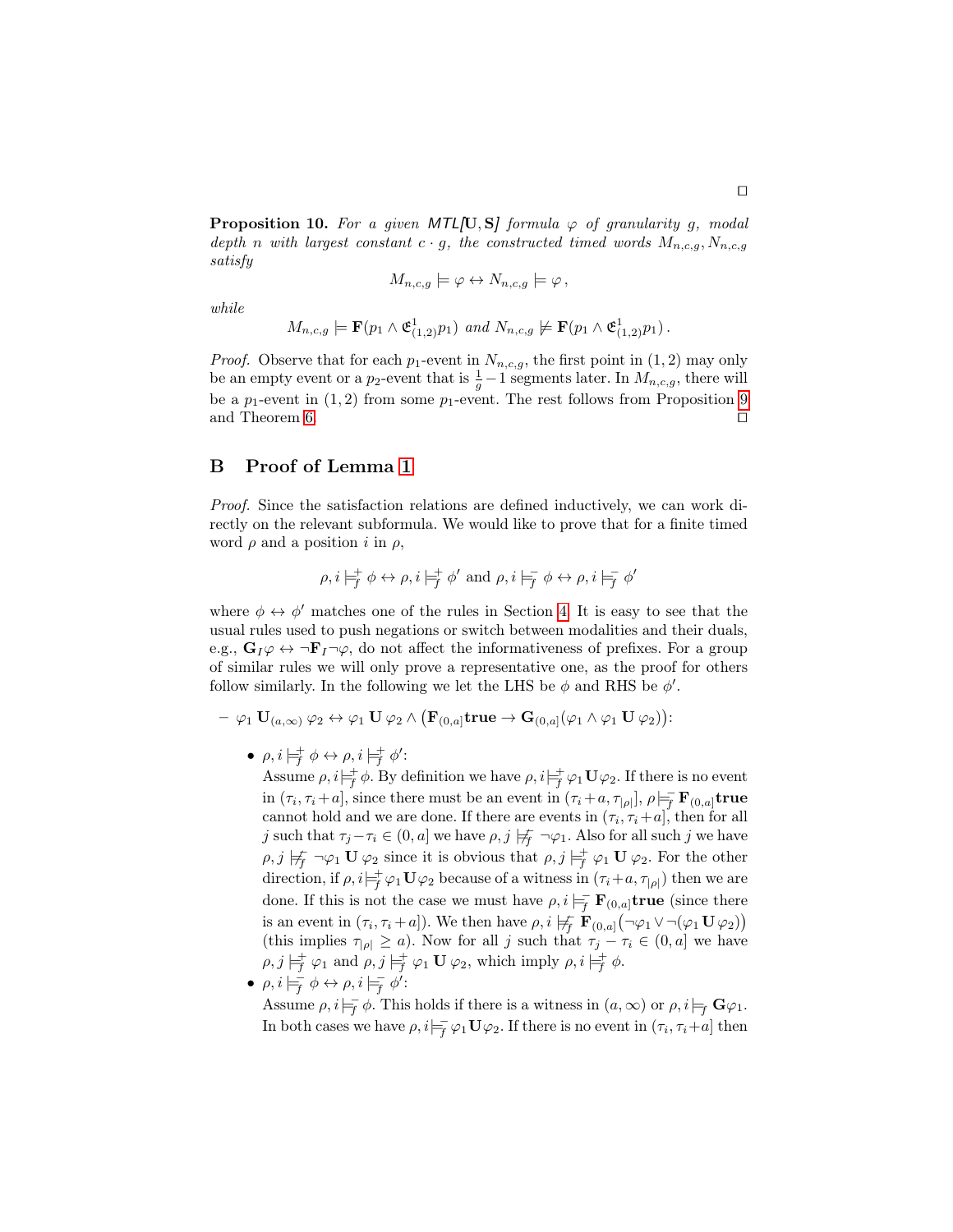we are done. If there is a witness, then for all such j that  $\tau_i - \tau_i \in (0, a]$ we have  $\rho, j \models_{\overline{f}} \varphi_1$  and  $\rho, j \models_{\overline{f}} \varphi_1 \mathbf{U} \varphi_2$ . If there is no witness then for all such j we again have  $\rho, j \models_f^{\equiv} \varphi_1$  and  $\rho, j \models_f^{\equiv} \varphi_1 \mathbf{U} \varphi_2$ . For the other direction, if there is no event in  $(\tau_i, \tau_i + a]$  we are done. If there are event in  $(\tau_i, \tau_i + a]$ , all j such that  $\tau_j - \tau_j \in (0, a]$  will satisfy  $\rho, j \models_f^{\sim} \varphi_1$  and  $\rho, j \models_{\overline{f}} \varphi_1 \mathbf{U} \varphi_2$ . This clearly gives  $\rho, i \models_{\overline{f}} \phi$ .

- $\neg (\varphi_1 \mathbf{U} \, \varphi_2) \leftrightarrow \mathbf{G} \neg \varphi_2 \vee (\neg \varphi_2 \mathbf{U} \, (\neg \varphi_2 \wedge \neg \varphi_1)) \colon$ 
	- $\bullet \ \rho, i \models_f^+ \phi \leftrightarrow \rho, i \models_f^+ \phi'.$

Assume  $\rho, i \models^{\pm}_{\overline{f}} \phi \leftrightarrow \rho, i \not\models^{\pm}_{\overline{f}} \varphi_1 \mathbf{U} \varphi_2$ . This implies that  $\varphi_1$  fails to hold before  $\varphi_2$  holds, and we have  $\rho, i \models_f^+ \neg \varphi_2 \mathbf{U} (\neg \varphi_2 \land \neg \varphi_1)$ . For the other direction note that  $\rho, i \not\models_f^{\mathsf{+}} \mathbf{G} \neg \varphi_2$ , the second disjunct must be satisfied, and it is easy to see that  $\rho, i \models^{\dagger}_{f} \phi$ .

•  $\rho, i \models_{f}^{\equiv} \phi \leftrightarrow \rho, i \models_{f}^{\equiv} \phi'$ :

Assume  $\rho, i \models_{f} \neg(\varphi_1 \mathbf{U} \varphi_2) \leftrightarrow \rho, i \not\models_{f} \varphi_1 \mathbf{U} \varphi_2$ . This implies either  $\rho, j \not\models^{\dagger}_{f} \varphi_{2} \leftrightarrow \rho, j \not\models^{\dagger}_{f} \neg \varphi_{2}$  for all  $j > i$  in  $\rho$  (this gives  $\rho, i \not\models^{\dagger}_{f} \mathbf{G} \neg \varphi_{2}$ ) or  $\varphi_1$  fails to hold before  $\varphi_2$  holds— $\rho, i \models_f^- \neg \varphi_2 \mathbf{U} (\neg \varphi_2 \land \neg \varphi_1)$ . For the other direction, if  $\rho, i \models_f^{\mathbf{-}} \mathbf{G} \neg \varphi_2 \leftrightarrow \rho, i \not\models_f^{\mathbf{+}} \mathbf{F} \varphi_2$  then  $\rho, i \models_f^{\mathbf{+}} \varphi_1 \mathbf{U} \varphi_2$  cannot hold. If  $\rho, i \models_{f}^{-} \neg \varphi_2 \mathbf{U} (\neg \varphi_2 \land \neg \varphi_1)$  then either  $\rho, i \models_{f}^{\mathbf{-}} \mathbf{G} \neg \varphi_2$  or there is a witness, and it is easy to see that  $\rho, i \models_f^{\pm} \varphi_1 \mathbf{U} \varphi_2$  cannot hold.

 $- \ \mathfrak{C}^c_{(a, \infty)}\varphi \, \leftrightarrow \, \mathfrak{C}^c_{(a, a + \max(c, a-c)]}\varphi \vee \left(\neg \mathbf{F}_{(c, a]} \mathbf{true} \wedge \mathbf{F}_{[0, c]}^w(\mathbf{false} \ \mathbf{U}_{(c, \infty)} \ \varphi) \right) \; (\text{let} \ \mathcal{F}_{(c, a)}^w)$  $c > a - c$ :

 $\bullet \ \rho, i \models_f^+ \phi \leftrightarrow \rho, i \models_f^+ \phi'.$ 

Assume  $\rho, i \models^{\dagger}_{\overline{f}} \phi$ . If there is an event in  $(\tau_i + c, \tau_i + a]$  then since  $c \geq a - c$ , the witness must be in  $(\tau_i + a, \tau_i + a + c]$ , and clearly  $\rho, i \models^{\dagger}_{\mathcal{F}} \mathfrak{E}^c_{(a, a+c]} \varphi$ . If there is no event in  $(\tau_i + c, \tau_i + a]$  then  $\rho, i \models_{f} \mathbf{F}_{(c,a]}$ true cannot hold. In this case, if the witness is in  $(\tau_i + a, \tau_i + a + c]$  then  $\rho, i \models^{\dagger}_{\mathcal{F}} \mathfrak{C}^c_{(a, a+c]} \varphi$ . If the witness is in  $(\tau_i + a + c, \tau_{|\rho|}]$  then  $\rho, i \models^+_{\vec{f}} \mathbf{F}^w_{[0,c]}$  (false  $\mathbf{U}_{(c,\infty)}(\varphi)$  as  $a \geq c$ . For the other direction, if  $\rho, i \models_f^+ \mathfrak{E}^c_{(a,a+c]} \varphi$  then clearly  $\rho, i \models_f^+ \phi$ . If  $\rho, i \not\models f \mathbf{F}_{(c,a]}$ true, note that the witness for  $\rho, i \not\models f \mathbf{F}_{[0,c]}^w$  (false  $\mathbf{U}_{(c,\infty)}$   $\varphi$ ) must be the last event in  $[\tau_i, \tau_i + c]$ , and it is clear that  $\rho, i \models^{\dagger}_{\overline{f}} \phi$ .

•  $\rho, i \models_{f}^{\equiv} \phi \leftrightarrow \rho, i \models_{f}^{\equiv} \phi'$ :

Assume  $\rho, i \models_{\overline{f}} \phi$ . If  $\tau_{|\rho|} \leq \tau_i + a$  then  $\rho, i \models_{\overline{f}} \mathfrak{C}_{(a,a+c]}^c \varphi$ . If  $\tau_{|\rho|} > \tau_i + a$ and the witness is in  $(\tau_i + a, \tau_i + a + c]$  then again  $\rho, i \models_{\mathcal{F}}^{\mathcal{F}} \mathfrak{C}^c_{(a, a+c]} \varphi$ . Otherwise  $\tau_{|\rho|} > \tau_i + a + c$  and there is no event in  $(\tau_i + a, \tau_i + a + c]$ . This implies that there is no event in  $(\tau_i + c, \tau_i + a]$  and hence  $\rho, i \not\models_f^{\#}$  $\mathbf{F}_{(c,a]}$ true. Since  $\tau_{|\rho|} > \tau_i + a + c, \rho, i \models_{\overline{f}} \mathbf{F}_{[0,c]}^w(\textbf{false } \mathbf{U}_{(c,\infty)} | \varphi)$  clearly holds. For the other direction, if  $\rho, i \models_{\overline{f}} \mathfrak{C}^c_{(a,a+c]} \varphi$  then clearly  $\rho, i \models_{\overline{f}} \phi$ .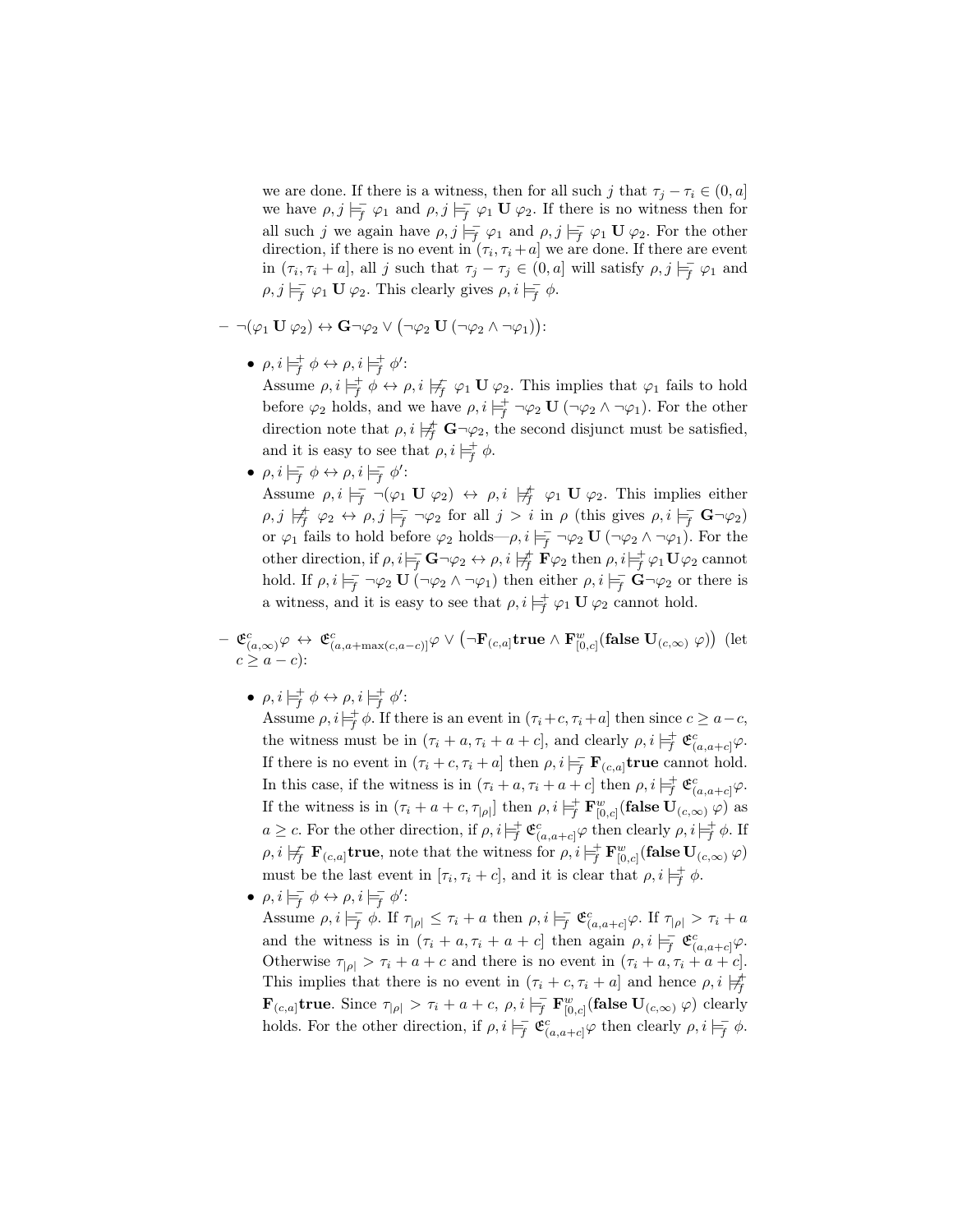If  $\rho, i \not\models^{\mathbf{f}}_{f} \mathbf{F}_{(c,a]}$ true, then if  $\tau_{|\rho|} \leq c$  we are done. Otherwise if  $\tau_{|\rho|} > a$ , since  $\rho, i \models_{\mathsf{f}}^{\mathsf{r}} \mathbf{F}_{[0,c]}^w(\mathbf{false } \mathbf{U}_{(c,\infty)} \varphi)$ , the first event in  $(\tau_i + a, \tau_{|\rho|}]$  must be a witness for  $\rho, i \models_f^- \phi$ .

$$
\begin{array}{l}\n- \ {\mathfrak{E}}^c_{(a,b)}(\varphi_1 \ {\bf U} \ \varphi_2) \leftrightarrow ({\mathfrak{E}}^c_{(a,b)}{\bf true}) \\
\wedge \Big( {\mathfrak{E}}^a_{(a,b)}(\varphi_1 \ {\bf U}_{(0,2b)} \ \varphi_2) \vee \big( {\mathfrak{E}}^a_{(a,b)}({\bf G}_{(0,2b)}\varphi_1) \wedge \varphi_{ugb}\big)\Big)\n\end{array}
$$

 $\bullet \ \rho, i \models_f^+ \phi \leftrightarrow \rho, i \models_f^+ \phi'.$ 

Assume  $\rho, i \models^{\pm}_{\mathcal{F}} \phi$ . It is clear that  $\rho, i \models^{\pm}_{\mathcal{F}} \mathfrak{C}^c_{(a,b)}$ true. With an argument similar to the proof of Proposition [5,](#page-7-1) it is easy to see that  $\rho, i \models^{\dagger}_{f}$  $\mathfrak{E}^a_{(a,b)}(\varphi_1 \mathbf{U}_{(0,2b)} \varphi_2)$  or  $\rho, i \models^+_{f} \mathfrak{E}^a_{(a,b)}(\mathbf{G}_{(0,2b)}\varphi_1) \wedge \varphi_{ugb}$ . For the other direction, if  $\rho, i \models^{\pm}_{\overline{f}} \mathfrak{E}^a_{(a,b)}(\varphi_1 \mathbf{U}_{(0,2b)} \varphi_2)$  then we are done. Otherwise, the argument is similar to the proof of Proposition [5.](#page-7-1)

•  $\rho, i \models_{f}^{\equiv} \phi \leftrightarrow \rho, i \models_{f}^{\equiv} \phi'$ :

Assume  $\rho, i \models_{\overline{f}} \phi$ . If  $\tau_{|\rho|} \leq a$  then we are done. Otherwise if  $\tau_{|\rho|} > a$ , we must have  $\rho, i \models_{\overline{f}} \mathfrak{E}_{(a,b)}^c$  true. The rest is similar to the proof of Proposition [5.](#page-7-1) The other direction is also similar to the proof of Proposition [5.](#page-7-1)

$$
- \left((\varphi_1 \mathbf{U} \varphi_2) \vee \chi\right) \mathbf{U}_{(a,b)} \theta \leftrightarrow ((\varphi_1 \mathbf{U}_{(0,2b)} \varphi_2) \vee \chi) \mathbf{U}_{(a,b)} \theta \vee \left(\left(((\varphi_1 \mathbf{U}_{(0,2b)} \varphi_2) \vee \chi\right) \mathbf{U}_{(0,b)} (\mathbf{G}_{(0,2b)} \varphi_1)\right) \wedge \mathbf{F}_{(a,b)} \theta \wedge \varphi_{ugb}\right):
$$

•  $\rho, i \models_f^+ \phi \leftrightarrow \rho, i \models_f^+ \phi'$ :

Assume  $\rho, i \models^{\dagger}_{\overline{f}} \phi$ . It is obvious that  $\rho, i \models^{\dagger}_{\overline{f}} \mathbf{F}_{(a,b)} \theta$  holds. If the first disjunct of  $\phi'$  does not hold, then  $\rho, i \models^+_{\mathcal{F}} ((\varphi_1 \mathbf{U}_{(0,2b)} \varphi_2) \vee \chi) \mathbf{U}_{(0,b)} (\mathbf{G}_{(0,2b)} \varphi_1)$ must hold. The last conjunct holds by an argument similar to the proof of Proposition [5.](#page-7-1) For the other direction, if the first disjunct of  $\phi'$  holds then we are done. If it does not hold, then there must be a witness (at which  $\varphi_2$  holds) in  $[\tau_i + 2b, \tau_{|\rho|}]$ , and it is easy to see that  $\rho, i \models^{\dagger}_{\vec{f}} \phi$ .

•  $\rho, i \models_{f}^{\equiv} \phi \leftrightarrow \rho, i \models_{f}^{\equiv} \phi'$ :

Assume  $\rho, i|_{\overline{f}} \phi$ . If the first disjunct of  $\phi'$  does not hold then there must be events in  $[\tau_i+2b,\tau_{|\rho|}]$ . It follows that  $\rho, i \models_{\overline{f}} ((\varphi_1 \mathbf{U}_{(0,2b)} \varphi_2) \vee \chi) \mathbf{U}_{(0,b)}$  $(\mathbf{G}_{(0,2b)}\varphi_1)$  and  $\rho, i \models_F^{\mathsf{T}} \mathbf{F}_{(a,b)}\theta$  must hold. The rest is similar to the proof to Proposition [5.](#page-7-1) For the other direction, if the first disjunct of  $\phi'$  holds then we are done. Otherwise if  $\tau_{|\rho|} < b$ , it is easy to see that  $\rho, i \models_{\overline{f}} \phi$ . If this is not the case then the proof closely follows Proposition [5.](#page-7-1)

 $\Box$ 

# C Proof of Remark [1](#page-13-1)

Consider Safety-MTL with past: when written in negation normal form, all  $U_I$ are bounded while there are no restrictions on  $S_I$ .